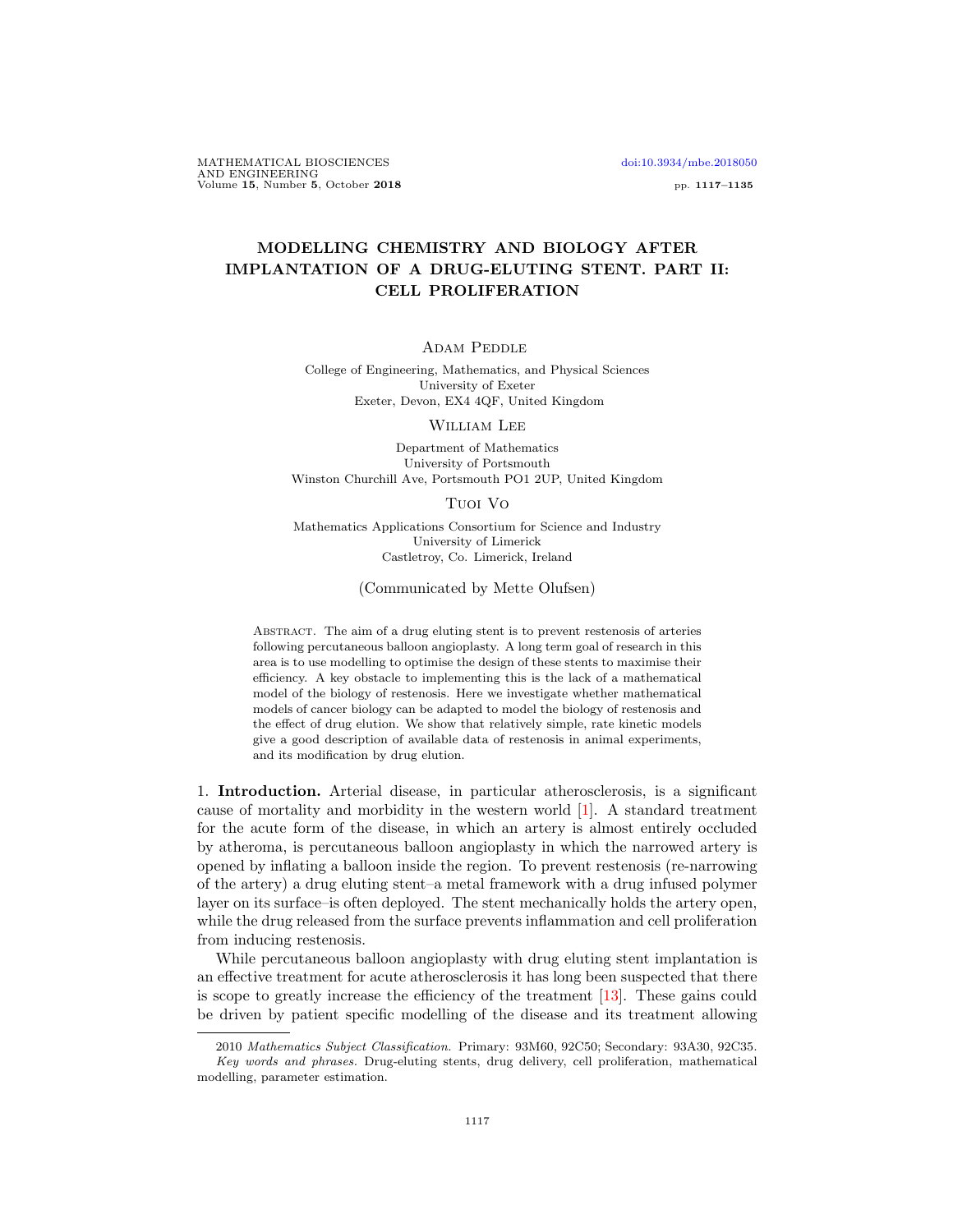personalised treatments to be developed. However, there is a significant gap in the models that have been developed.

Modelling studies of arterial disease have focussed on two areas. These are: (1) Studies of the fluid mechanics of blood flow within the artery before and after a stent has been deployed, motivated by the observation that wall shear stress plays a critical role in the initiation of arterial disease (e.g.  $[6]$ ,  $[9]$ ,  $[12]$ ,  $[17]$ ); and  $(2)$ Studies of the transport of drugs within the arterial wall motivated by a need to better understand the dose and spatial distribution of the drug delivered to the artery wall (e.g. [\[8\]](#page-17-5), [\[13\]](#page-17-1), [\[14\]](#page-17-6), [\[18\]](#page-18-1), [\[22\]](#page-18-2), [\[25\]](#page-18-3)). Both effects in combination have been considered as well (e.g.  $[3]$ ,  $[4]$ ). In particular, the readers attention is drawn to Part I of this paper, [\[21\]](#page-18-4). Less attention has been directed to the cellular response to treatment, in particular the growth response of cells to stent implantation and drug release. One exception to this is agent based lattice modelling of the cellular structure of the arterial wall [\[19,](#page-18-5) [5\]](#page-17-9) embedded in a multiscale model of restenosis. This discrete treatment of individual cells contrasts with the continuum approach presented here.

In order for a model to be used to optimise a drug eluting stent design it must be capable of modelling the process the stent is deployed to prevent: restenosis. Current models on their own are not enough because they do not directly address the question of restenosis. To directly model restenosis, these models must be coupled to models of the cellular processes occurring within the artery wall that lead to restenosis. That is the focus of this paper.

Experimental results which can be used to validate such a model are very sparse. The only relevant study is that by [\[7\]](#page-17-10), who studied the neointimal thickening of a healthy rabbit iliac artery under implantation of a bare metal stent and a drug eluting stent. The results of the study are summarised in Figure [1.](#page-2-0)

In this paper we develop models of the biological response of the cells within the arterial walls to stent deployment and drug elution. We do so by adapting models already developed in the context of tumour growth, prompted by the fact that some of the drugs used in drug eluting stents (e.g. Paclitaxel) are also used as anti-tumour drugs [\[11\]](#page-17-11). Our aim in doing so is to show that such models are consistent with the (relatively sparse) experimental data available and to encourage experimentalists to carry out experiments that could be used to further validate and refine such models.

As figure [1](#page-2-0) shows, there is an inflammation response to stent implantation leading to a thickening of the intimal layer of the artery. This response can however be substantially reduced by the release of drugs. Thus the mathematical model we develop must be able to describe cell proliferation via a thickening of the artery wall and its reduction by the action of drugs.

2. A cellular model. To develop a mathematical model of the cellular response of the artery wall to stent implantation and drug elution we adapt ideas from two models of tumour growth. The first is a model of the response of breast and ovarian cancer to Paclitaxel (as mentioned above, a drug also used in stents) by [\[16\]](#page-18-6). This model employs a pair of differential equations to describe the dynamics of quiescent, Q, and proliferative, P, populations of cells. In this treatment, Q-cells do not multiply, while P-cells multiply at some known rate. Thus, the growth of a tumour depends on both the rate at which P-cells multiply and the relative fractions of Pand Q-cells, as shown in Figure [2.](#page-2-1) The action of Paclitaxel is modelled as selectively killing cells in the proliferative phase.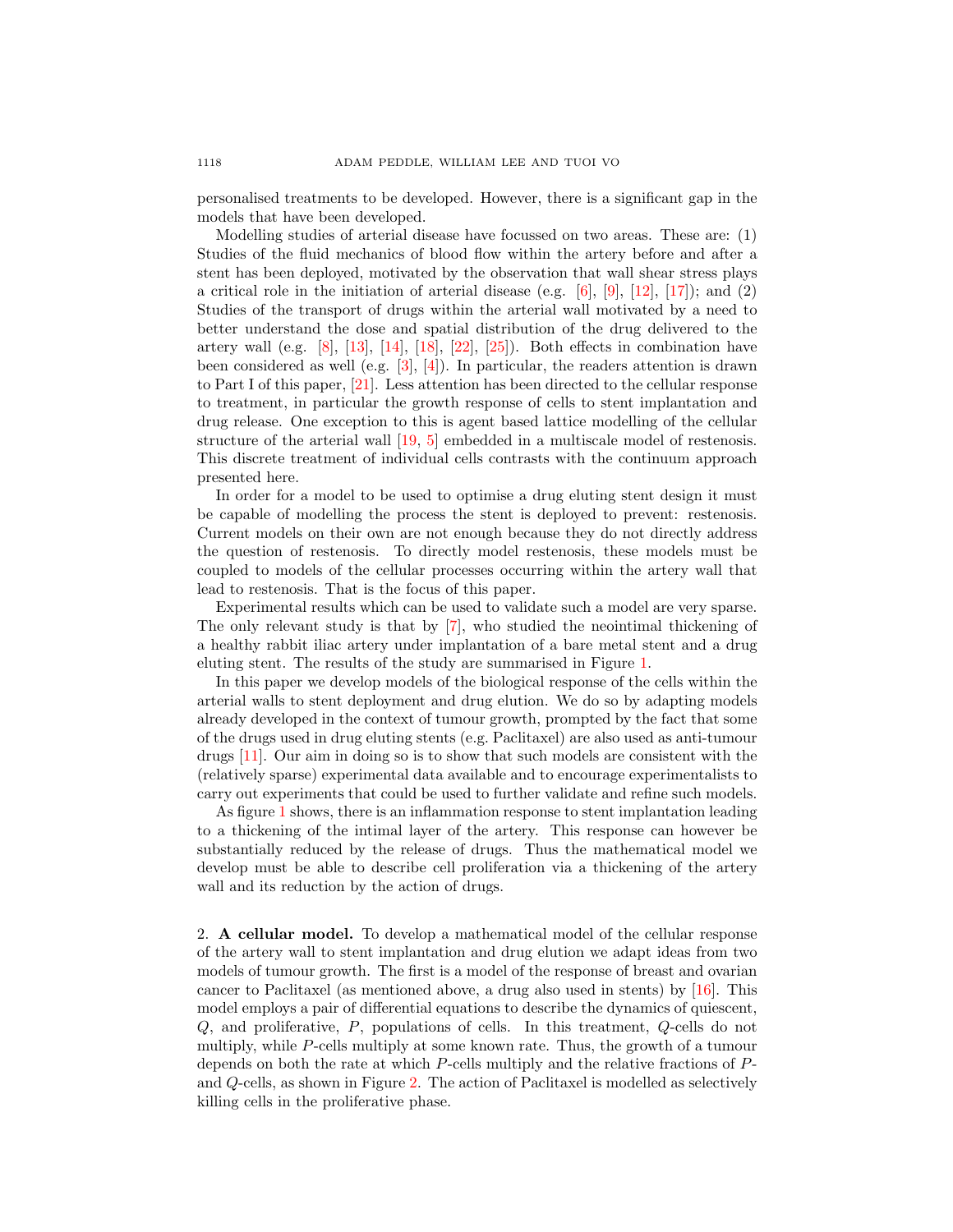CELL PROLIFERATION POST-DES IMPLANTATION 1119



<span id="page-2-0"></span>Figure 1. Experimental data: neointimal thickness in rabbit iliac artery. Reproduced from [\[7\]](#page-17-10). Each data point denotes the mean value across several experiments, with 23 rabbits in total for each the bare-metal and the drug-eluting stents. The lines joining the dots are a linear interpolation. In practice, the behaviour of the intima for times between these data points has not been experimentally determined, and it is a major point of this work to better elucidate the dynamics over the entire post-implantation time.



<span id="page-2-1"></span>FIGURE 2. The modelled cell cycle is shown. Rates of change from Q to P and back are denoted  $\beta$  and  $\alpha$  respectively. Loss rates from the two phases are denoted by  $\lambda_P$  and  $\lambda_Q$ . Finally, the growth rate in the proliferative phase is denoted with  $\gamma$ .

The second model is of tumour cords: cylindrical layers of tumorous tissue surrounding blood vessels [\[2\]](#page-17-12). This model describes the effect of growth on the increasing thickness of the layer via a radial velocity field.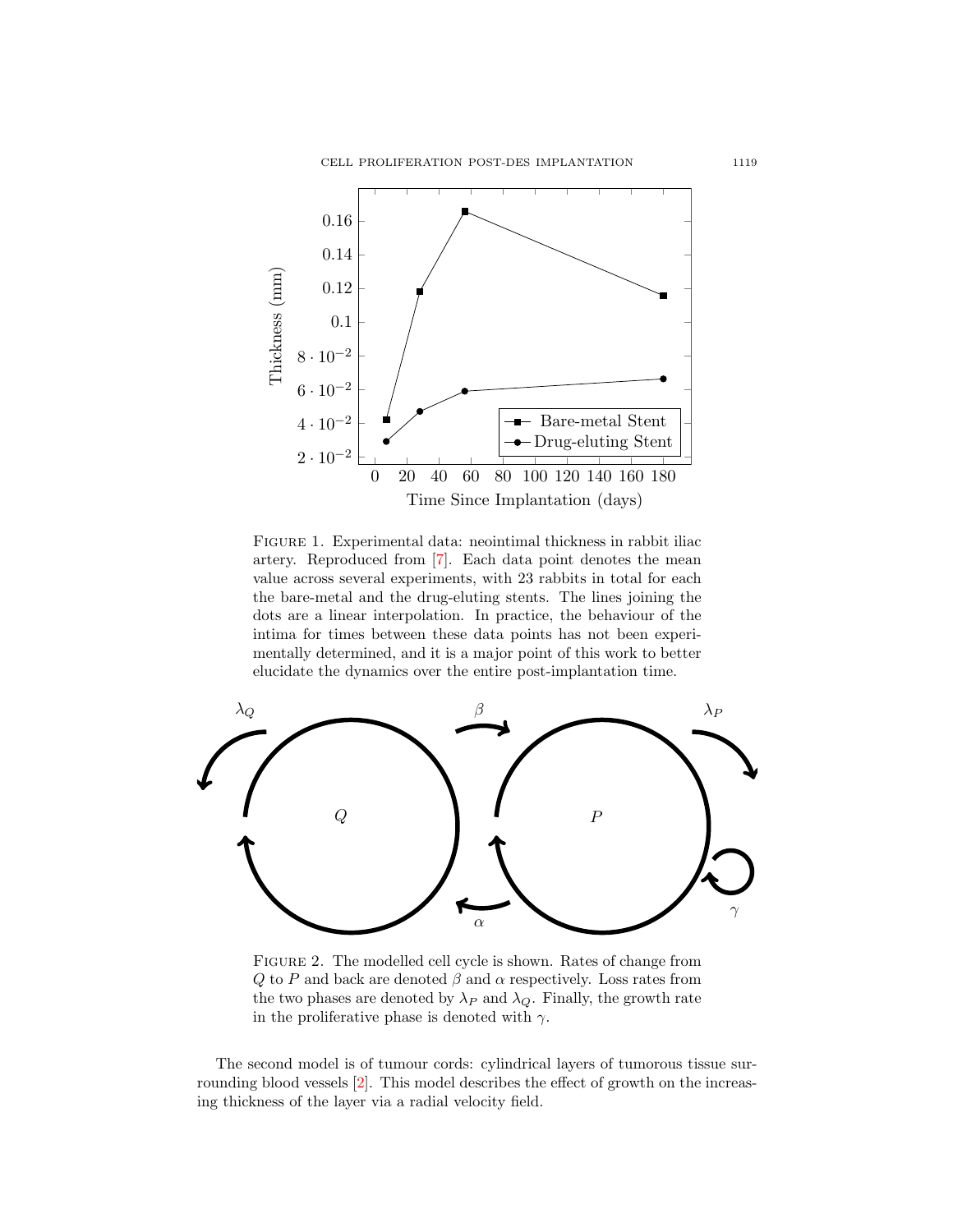2.1. The proposed model. Our mathematical model takes the form

<span id="page-3-0"></span>
$$
\frac{\partial P}{\partial t} + \frac{\partial}{\partial x}(uP) = (\gamma - \alpha - \lambda_P - \mu_P)P + (\beta + \eta - \mu_Q)Q
$$
 (1)

<span id="page-3-1"></span>
$$
\frac{\partial Q}{\partial t} + \frac{\partial}{\partial x}(uQ) = (\alpha)P - (\beta + \eta + \lambda_Q - \mu_Q)Q
$$
\n(2)

$$
P + Q + E = 1\tag{3}
$$

where:

 $P(x, t)$  = proliferating cell fraction  $Q(x, t)$  = quiescent cell fraction  $u(x, t) =$  cell velocity  $\alpha$  = transition rate from P to Q  $\beta$  = transition rate from Q to P  $\gamma$  = growth rate of cycling cells  $\lambda_P$  = proliferative cell loss rate  $\lambda_Q$  = quiescent cell loss rate  $\eta(t)$  = transition rate from Q to P induced by inflammation  $\mu_P(x, t)$  = effectivity of the drug against P-cells  $\mu_Q(x, t)$  = effectivity of the drug against Q-cells  $E =$  volume fraction of extracellular fluid

Equation [\(1\)](#page-3-0) describes the volume fraction of the arterial wall occupied by cells in the proliferative phase. The left-hand side is a material derivative, as we are concerned with describing the time rate of change of material elements of cellular tissue which are subjected to a velocity field which varies in both space and time. As a consequence of this, the cell velocity is a function of both space and time. The right-hand side describes an increase in the number of proliferative cells by cell division at a rate  $\gamma$ , and by quiescent cells transitioning to proliferative at a rate β which is enhanced by  $η$  (the inflammation rate due to stent implantation) and reduced by  $\mu_{\mathcal{O}}$  due to eluted drug blocking the transition. The proliferative fraction also decreases due to transitions from the proliferative to quiescent phase at a rate  $\alpha$  and due to proliferative cell death at a natural rate of  $\lambda_P$  and a drug induced rate of  $\mu_P$ .

Similarly, equation [\(2\)](#page-3-1) describes the rate of change of the volume fraction of quiescent cells. The left hand side is again a material derivative. The right hand side describes an increase in the number of quiescent cells due to proliferative cells transitioning to quiescence at a rate  $\alpha$  as well as a decrease in the number of quiescent cells due to cell death at a rate  $\lambda_Q$  and transitioning to the proliferative state at a rate  $\beta + \eta - \mu_Q$ , describing a base rate enhanced by inflammation and reduced by the action of drugs.

The final equation describes the relationship between cells in the various proliferative phases and the extra-cellular fluid surrounding the cells. We may consider the volume fraction of cells to be  $V = 1 - E$ , noting that the volume fraction implicitly describes the radial velocity,  $u$ , of cells throughout the arterial wall. The radial velocity arises from the accumulation of new cells and is used to describe the model the change in thickness of the arterial wall.

We take x to be a spatial coordinate through the intimal layer, with  $x = 0$ corresponding to outermost extent of the intima which is in contact with the lumen and  $x = L$  corresponding to the innermost part. For simplicity we assume that the intimal layer is thin and neglect curvature correction to the advection terms,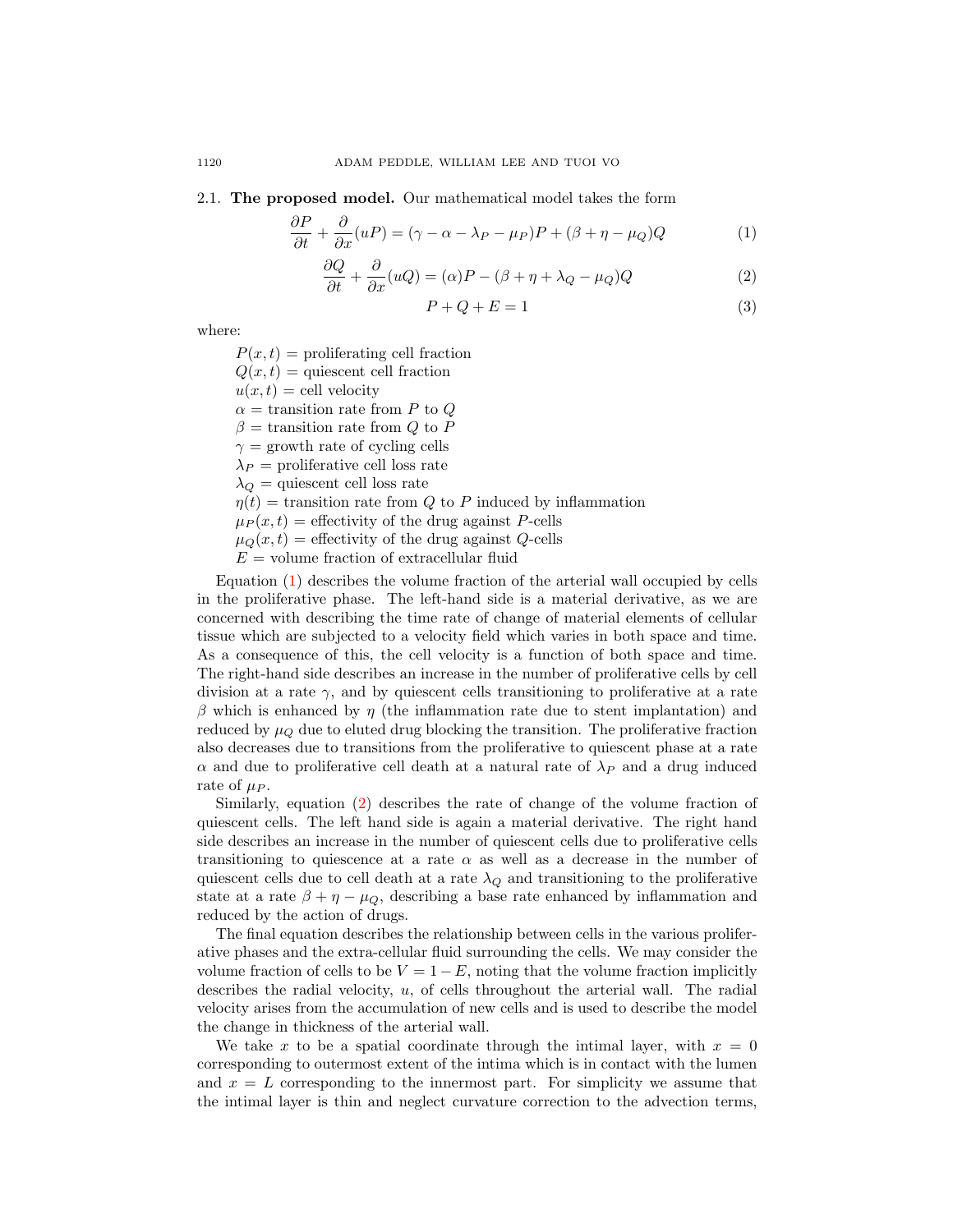following  $[15]$ . The system of equations requires one boundary condition on u which we take to be  $u(x = 0, t) = 0$ . As the inner boundary remains fixed by the stent, the size of the domain, i.e. the thickness of the vessel wall, satisfies a Stefan condition in velocity, i.e.

$$
\frac{\mathrm{d}L}{\mathrm{d}t} = u(L). \tag{4}
$$

To solve these equations we take initial conditions for  $P = P_0, Q = Q_0, u = 0$ ,  $L = L_0$  at  $t = 0$ .

It should be noted that we restrict our model to the initial post-implantation period, i.e. that before the contraction of the vascular thickness. Noting that it is the early post-implantation phase which has the largest implications for patient care and the dynamics of cell proliferation at this stage are dominated by the inflammatory response and pharmaceutical effects, we thus consider it reasonable to investigate only this phase of a stent life-cycle.

<span id="page-4-2"></span>3. Parameter estimation. The difficulties presented by this model lie not in its solution but rather in the fixing of the parameters. It is hoped that, by elucidating a path through which these parameters may be fixed from experimental data, we may guide experimentalists to provide exactly this type of data. As it stands now, the fixing of parameters is a non-trivial task as there exists a paucity of experimental data of the requisite type. We may first simplify the above model in order to reduce the number of undetermined constants which must be fixed.

In order to simplify the notation we notice that the growth and death rates of the cycling cells may be combined linearly, as we presume that the death rate is in general smaller than the growth rate. We thus combine them, forming the effective growth rate,  $\gamma'$ :

$$
\gamma' = \gamma - \lambda_P \tag{5}
$$

We further linearly combine the rates governing the  $Q \to P$  transition, such that  $\psi$ is the net transition rate:

$$
\psi = \beta + \eta \tag{6}
$$

Thus, we have reduced our system to:

<span id="page-4-0"></span>
$$
\frac{\partial P}{\partial t} + \frac{\partial}{\partial x}(uP) = (\gamma' - \alpha - \mu_P)P + (\psi - \mu_Q)Q\tag{7}
$$

<span id="page-4-1"></span>
$$
\frac{\partial Q}{\partial t} + \frac{\partial}{\partial x}(uQ) = \alpha P - (\psi + \lambda_Q - \mu_Q)Q \tag{8}
$$

The challenge now lies in determining the behaviour of the drug effectiveness rates,  $\mu$ <sub>P</sub> and  $\mu$ <sub>Q</sub>. These two constants sufficient to describe the behaviour of a drug which acts to control inflammation. This implies that we may determine the other constants through experiments on bare-metal stents, i.e. stents where no drug is present. This control-group approach has in practice been taken in experiments (cf. [\[7\]](#page-17-10), [\[23\]](#page-18-8)). Our proposed method of parameter-fixing then begins by considering the case where  $\mu_P = \mu_Q = 0$ .

In this section we consider two slightly different steady states. The first steady state corresponds to the uninflamed case. This corresponds to a steady state in which  $P$  and  $Q$  are constants and the velocity field  $u$  is zero (technically we only require  $\frac{\partial u}{\partial x} = 0$ ). In this case the thickness of the artery is not changing. The second steady state we discuss occurs in the inflamed case. In this steady state  $P$  and  $Q$ are constants, however the thickness of the artery is increasing so we do not have a constraint on u.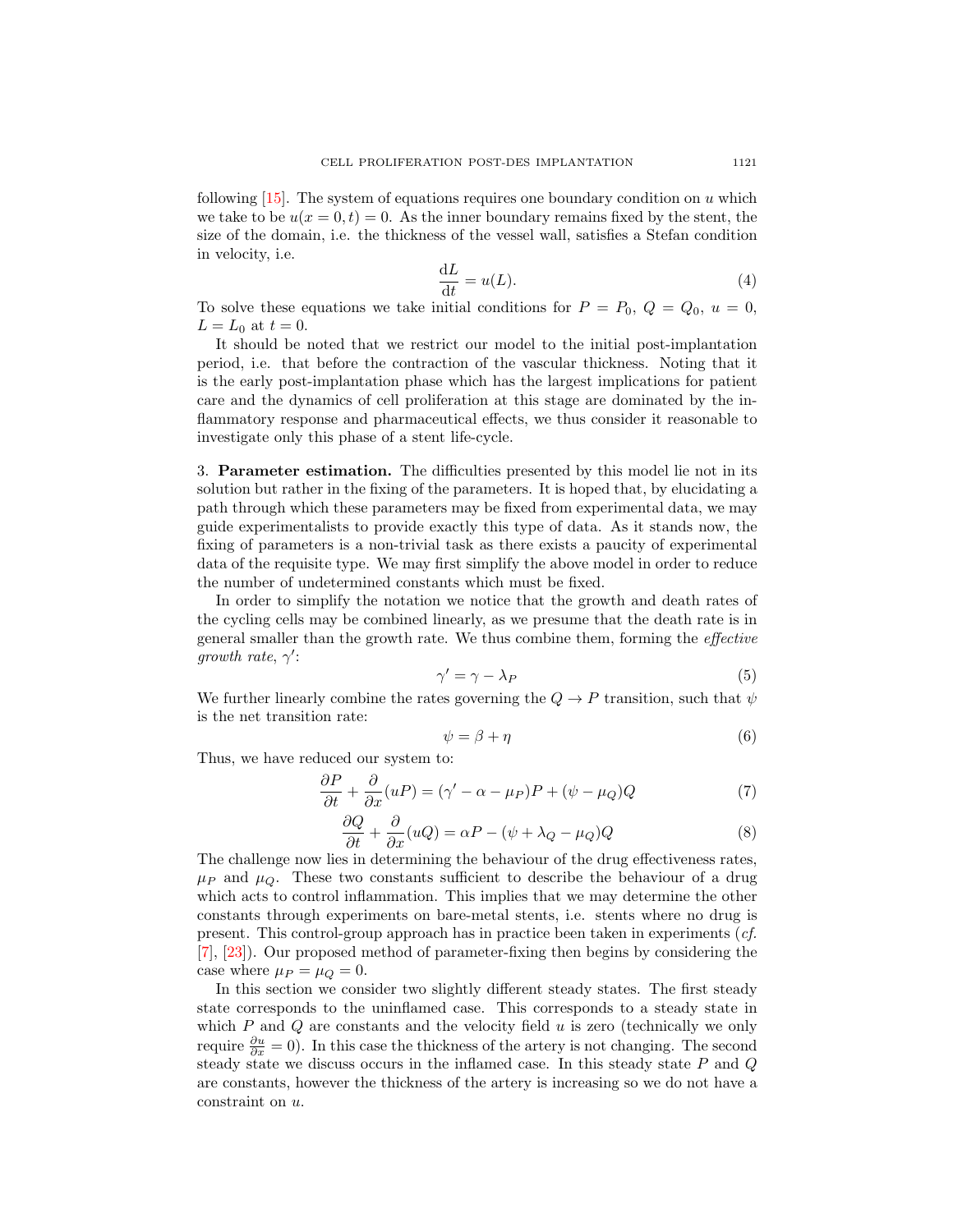Firstly, we consider the steady-state case where inflammation is not present. As there must be a steady-state proliferative fraction and thickness towards which the vasculature tends after the implantation of a stent, the implanted device represents a perturbation from a steady-state. At this steady-state, the rate of the  $Q \rightarrow$ P transition is very small, i.e.  $\psi \sim 0$  as  $t \to \infty$ . This is a necessary physical condition to maintain a constant thickness of the artery in the absence of any external inflammatory or pharmaceutical effects. By summing equations [\(7](#page-4-0) - [8\)](#page-4-1) and assuming constant porosity, i.e. that  $E$  is a constant, we obtain:

<span id="page-5-0"></span>
$$
V\frac{\partial u}{\partial x} = \gamma'P - \lambda_Q Q\tag{9}
$$

Where  $V = 1 - E = P + Q$  and, by the constant porosity assumption is a constant. As the vessel wall is assumed to have constant thickness at steady state,  $\frac{\partial u}{\partial x} = 0$ , and we find that there exists a steady-state  $P$  as well as  $L$ , i.e.:

$$
P_{eq} = \frac{\lambda_Q V}{\gamma' + \lambda_Q}.\tag{10}
$$

We may assume that during the inflammatory phase,  $\lambda_{\mathcal{Q}} \ll \psi$ , i.e. the dynamics are dominated by the transition to proliferation as opposed to necrosis. This is a necessary condition for an increase in the thickness of the vessel wall. It may also be shown by considering the volume fraction of cells that when  $\psi$  is relevant and  $\lambda_Q$  is assumed to be negligible, the rate of change of P is governed by the following ordinary differential equation:

<span id="page-5-1"></span>
$$
\frac{\partial P}{\partial t} = -\frac{\gamma'}{V}P^2 + (\gamma' - \alpha - \psi)P + \psi V \tag{11}
$$

This equation is derived by taking equation [7,](#page-4-0) using the equation  $V = P + Q$ to eliminate  $Q$ , using equation [9](#page-5-0) to eliminate the spatial derivative in  $u$  and, as discussed above, setting  $\lambda_Q = \mu_P = \mu_Q = 0$ . Finally we assume that P is uniform across the thickness of the artery wall so that its spatial derivative is zero.

On the other hand, in the case with no inflammation, i.e. prior to implantation of the stent or after significant time has elapsed,  $\psi$  is effectively zero and equation [\(11\)](#page-5-1) reduces to:

<span id="page-5-2"></span>
$$
\frac{\partial P}{\partial t} = -\frac{\gamma'}{V}P^2 - (\gamma' - \alpha)P\tag{12}
$$

We see the two possible graphs in Figure [3,](#page-6-0) where the higher of the two parabolae is the inflamed case (eq. [11\)](#page-5-1) and the lower is the uninflamed case (eq. [12\)](#page-5-2). Thus, there exist two steady state values (where  $\frac{\partial P}{\partial t} = 0$ ) for the uninflamed case: one when  $P = 0$  and the other when it is very small but positive, as previously discussed (i.e.  $P_{eq, healthy}$ ). In order to enforce this,  $\gamma'$  and  $\alpha$  should be very similar, although  $\alpha$  must be slightly larger. If these two constants are the same, the expression for steady state behaviour in the absence of external forcing reduces to a simple parabola, with a double root at  $P=0$ .

The values of  $P_{eq,infl}$  and V may be estimated from experimental data. Using this, we may estimate the value of  $\psi$  during the inflammatory phase through the distance between the two solutions, indicated with a double-headed arrow in Fig-ure [3.](#page-6-0) As labelled, the distance here is  $\psi(V - P)$ . For known values of V and P,  $\psi$ may therefore be estimated.

From conservation of volume, it follows that:

$$
\frac{\partial u}{\partial x} = \frac{dL}{dt} \frac{1}{L} \tag{13}
$$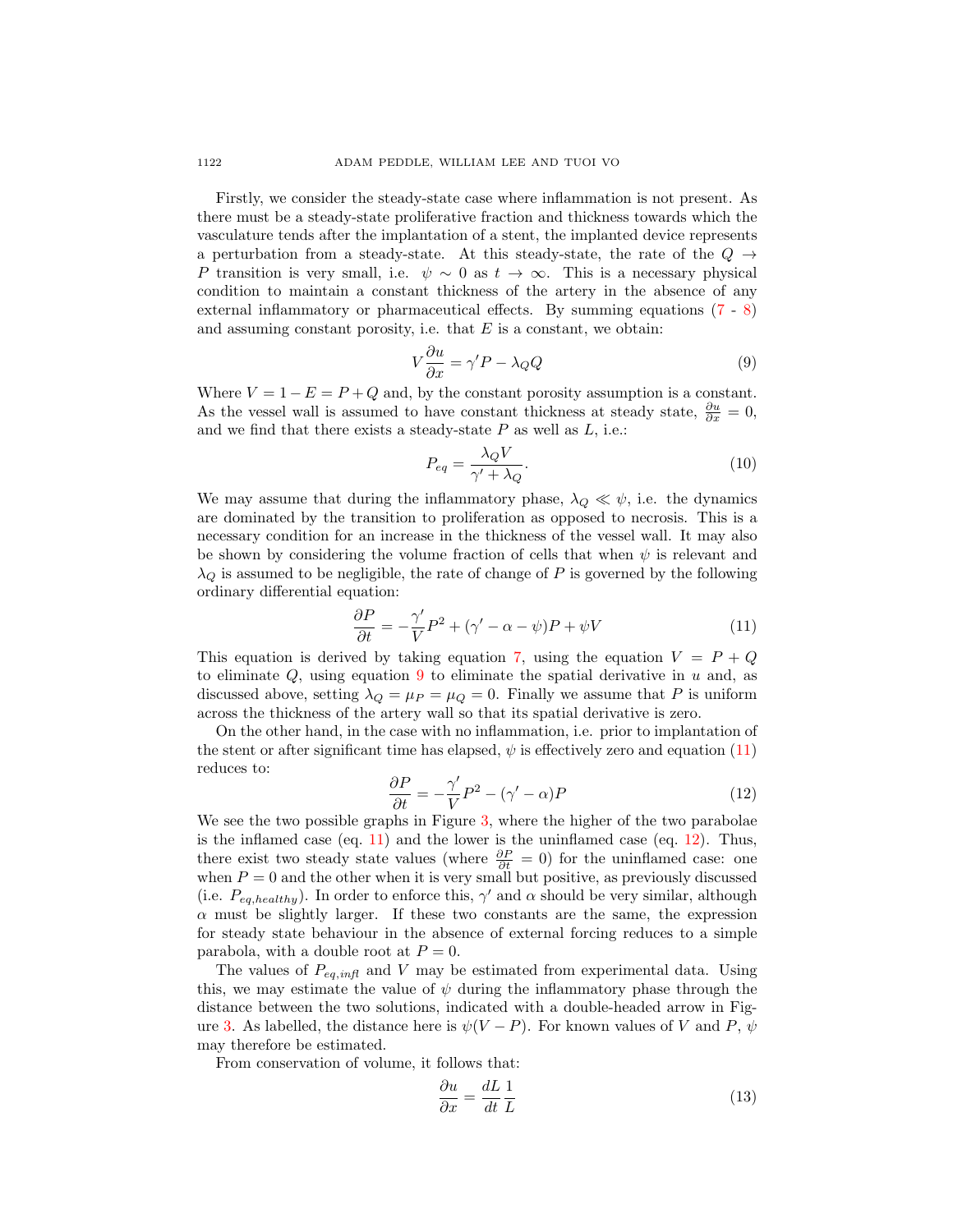

<span id="page-6-0"></span>FIGURE 3. Phase plot of proliferative cell fraction.  $\frac{\partial P}{\partial t}$  vs. P is shown for both the healthy and inflamed arteries. The distance between these solutions may be used to estimate the net transition rate,  $\psi$ . This distance is shown on the plot with a double-headed arrow.

Recalling equation [\(9\)](#page-5-0) and that we have shown immediately above that  $\lambda_Q \ll \psi$  in the inflammatory limit allows us to write:

<span id="page-6-1"></span>
$$
\gamma' = \frac{V}{LP} \frac{dL}{dt} \tag{14}
$$

We then assume that  $\frac{dL}{dt}$  is constant on the initial, highly inflamed response (*cf.* Fig-ure [1\)](#page-2-0). Using a fit through the data in this region to approximate  $\frac{dL}{dt}$ ,  $\gamma'$  may be determined as well. As a first estimate, it was assumed that  $\alpha$  takes the same value, but it was found in practice that this leads to significant issues with simulation. To explain this, consider equation  $(14)$ , which may be re-written as:

$$
\frac{dL}{dt} = \gamma' \frac{LP}{V} \tag{15}
$$

We see that the rate at which the thickness,  $L$ , of the layer changes is proportional to both the proliferative fraction,  $P$ , and the thickness of the cell layer. If  $P$  does not go to zero quickly enough, these terms balance each other and cause  $\frac{dL}{dt}$  to achieve a non-zero, positive steady state, resulting in unchecked growth of the artery. A value of  $\alpha$  slightly larger than that of  $\gamma'$  is necessary to prevent this. In practice, the value of  $\alpha$  may be determined from equation [\(12\)](#page-5-2).

3.1. Inclusion of drug effects. The equations governing the growth of the cell wall in response to the implantation of a stent in the absence of anti-proliferative agent may be broken down onto two temporal domains. On the first domain which follows the implantation of the sten, inflammatory effects are relevant, i.e.  $\eta > 0$ This directly implies that the  $P \to Q$  transition rate is relevant. After some time has passed the dynamics of the problem change, and on the second domain, the inflammatory response has died away, i.e.  $\eta = 0$ . Here, the dynamics of the system are dominated by the return of the P-fraction to its normal value. We shall assume for this section that  $\eta$  takes some constant value on this first domain, and therefore so does  $\psi$ .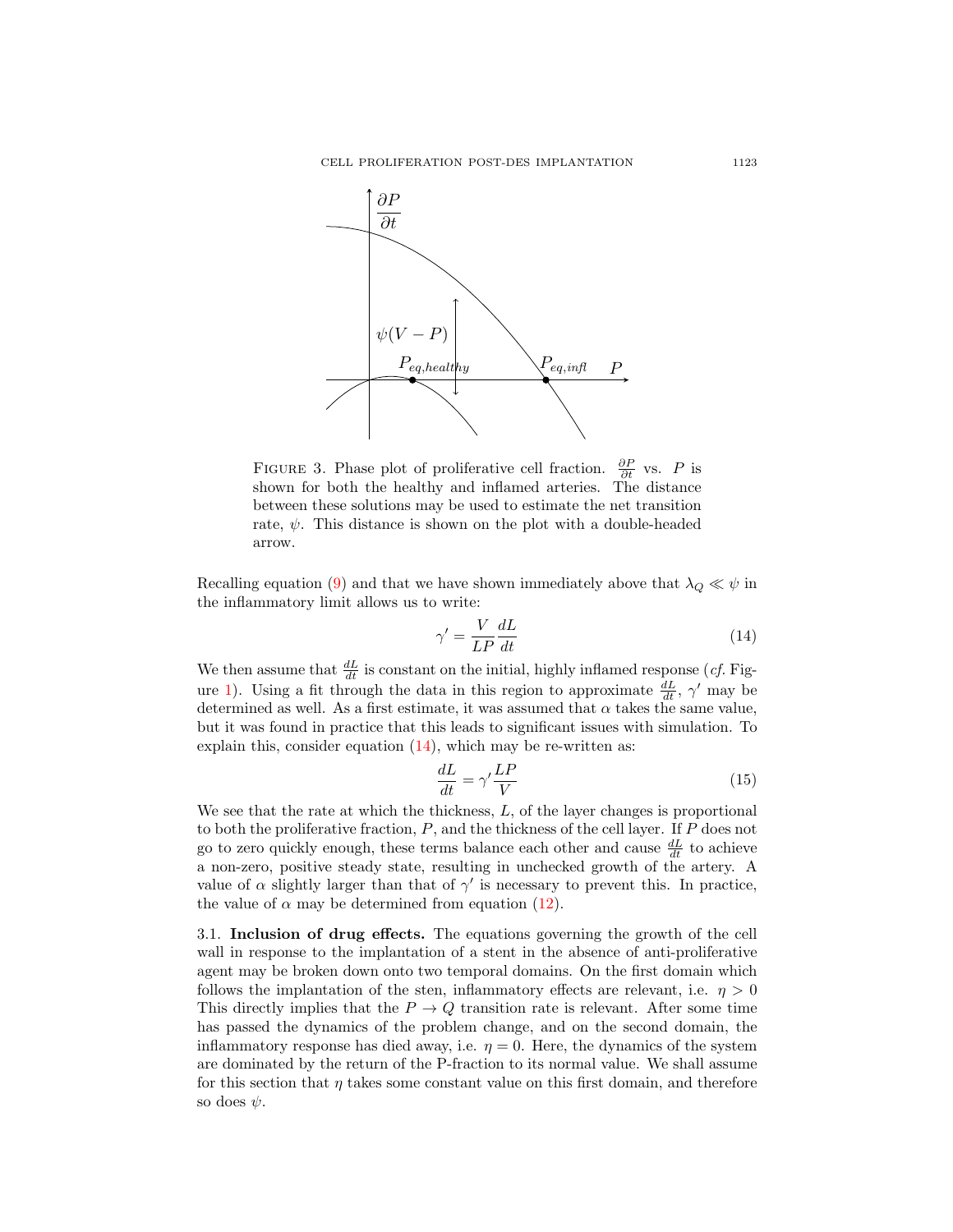We begin by considering the equation on the first domain, where the inflammatory  $P \to Q$  response is present, i.e.  $\psi \neq 0$ . In this case, equation [\(11\)](#page-5-1) may be rewritten in terms of its two roots, denoted  $P_+$  and  $P_-$ , with  $P_+$  being the positive root. This yields:

$$
\frac{\partial P}{\partial t} = -\frac{\gamma'}{V}(P - P_+)(P + P_-) \tag{16}
$$

We now rescale in the region where  $P \sim P_+$ , yielding:

<span id="page-7-0"></span>
$$
\frac{\partial \bar{P}}{\partial \bar{t}} = -(\bar{P} - 1)(\bar{P} + \rho) \tag{17}
$$

where:

$$
P = P_{+} \bar{P}
$$
  
\n
$$
t = \frac{V}{\gamma' P_{+}} \bar{t}
$$
\n(18)

and

$$
\rho = \frac{P_+}{P_-} \tag{19}
$$

We proceed by expanding the right-hand side of equation [\(17\)](#page-7-0) in a Taylor series about  $\overline{P} = 1$ . To leading order, we have:

$$
\frac{\partial \bar{P}}{\partial \bar{t}} = -(\rho + 1)(\bar{P} - 1) + \mathcal{O}(\bar{P}^2)
$$
\n(20)

that is:

$$
\bar{P}(\bar{t}) \sim 1 + (\bar{P}_0 - 1)e^{-(\rho + 1)\bar{t}} \quad \text{as } \bar{P} \to 1 \tag{21}
$$

We require an initial value of  $P$ , i.e.  $P_0$ , in order to find the particular solution. Recall that this equation describes the initial response of the vasculature to the implantation of the stent, thus at  $\bar{t}=0$ , P and Q take their 'normal', i.e. unstimulated values. We have already discussed that, in the absence of stimulus, P takes a very small positive value. We shall here assume that this value is small enough to set  $P_0 = 0$  and, upon applying this initial condition, we obtain the particular solution describing the fraction of P-cells on the first domain, denoted  $\bar{P}_1$ , i.e. that where  $\psi$ is relevant.

<span id="page-7-1"></span>
$$
\bar{P}_1(\bar{t}) = 1 - e^{-(\rho+1)\bar{t}} \tag{22}
$$

On the second temporal domain, we consider the case where  $\psi = 0$ , resulting in the following, simplified form of equation [\(11\)](#page-5-1):

$$
\frac{\partial P}{\partial t} = P\left(-\frac{\gamma'}{V}P - \delta\right) \tag{23}
$$

where  $\delta$  is defined as:

$$
\delta = \alpha - \gamma' \tag{24}
$$

In this case, we rescale as follows:

$$
P = \frac{\delta V}{\gamma'} \bar{P}
$$
  
\n
$$
t = \frac{1}{\delta} \bar{t}
$$
\n(25)

resulting in the rescaled version of the equation on this domain:

$$
\frac{\partial \bar{P}}{\partial \bar{t}} = -\bar{P}(\bar{P} + 1) = -\bar{P} + \mathcal{O}(\bar{P}^2)
$$
\n(26)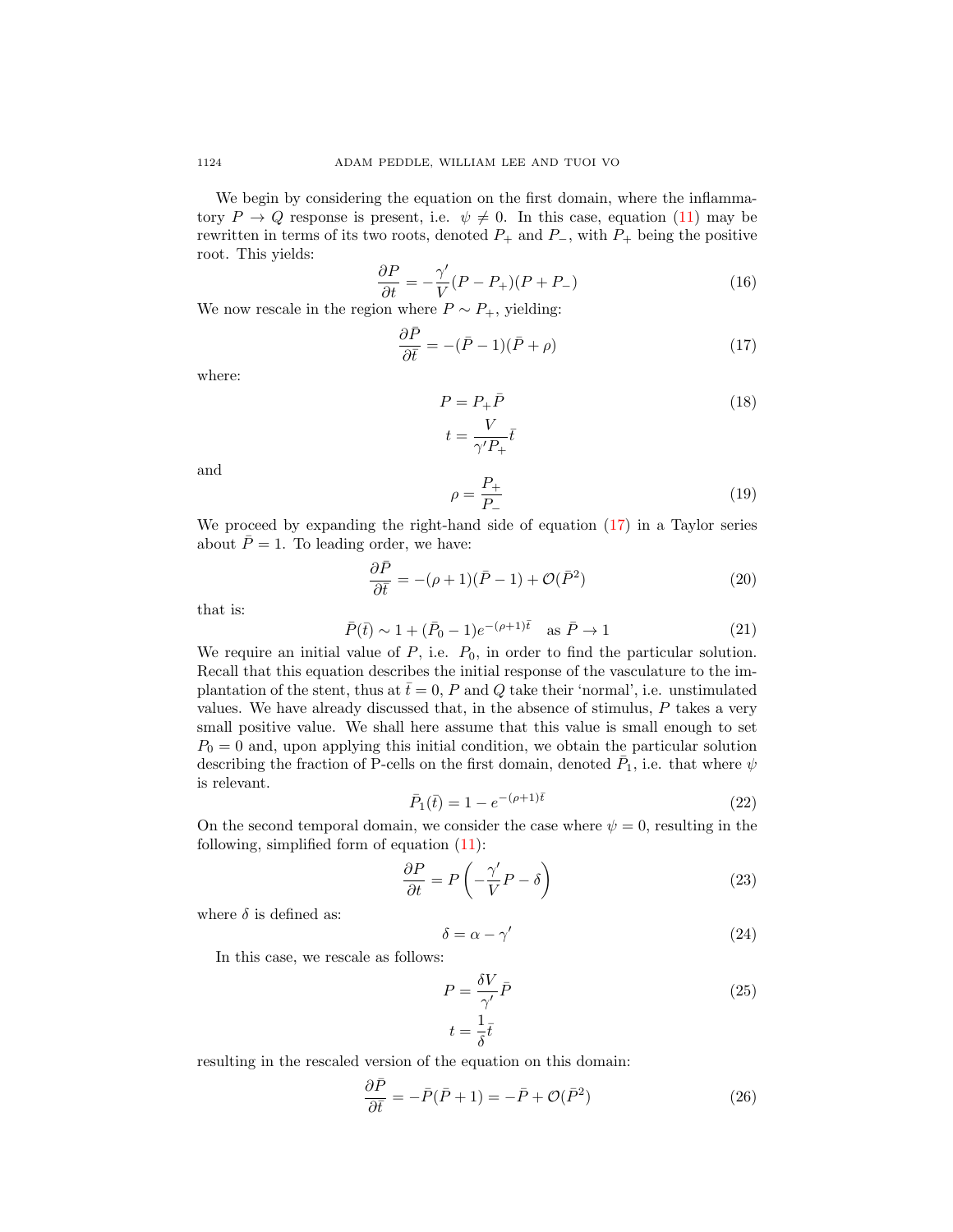working to the same order of accuracy as above. The general solution on the second domain,  $\overline{P}_2$ , is then:

<span id="page-8-1"></span>
$$
\bar{P}_2(\bar{t}) = P_m e^{-t} \tag{27}
$$

where  $P_m$  acts as the initial condition on this domain, and is the maximum value achieved on the first domain as seen in Figure [4.](#page-8-0) This value is the steady state to which equation [\(22\)](#page-7-1) tends as  $t\to\infty$ . In effect, the proliferative fraction on the first domain very quickly reaches a steady state value where is remains until  $\psi$  becomes zero. At this point, P begins to decline as above, tending back to its original value, as shown in Figure [4,](#page-8-0) where the solution on the first time domain is shown in red and on the second in blue.



<span id="page-8-0"></span>FIGURE 4. Proliferative fraction,  $P$ , in response to drug-free stent implantation. Note the presence of two temporal domains. On the first, depicted with a dashed line, there is an inflammatory response to the implantation of a stent  $(cf. \ \bar{P}_1$ , equation  $(22)$ ). On the second, indicated with a dotted line, the vasculature is returning to its normal state (*cf.*  $\overline{P}_2$ , equation [\(27\)](#page-8-1)).

It is notable that after the inflammatory response (in the sense of a positive value for  $\psi$ ) is present, inflammation is still observed in the form of residual P-cells. The P-fraction takes several weeks to return to its healthy steady-state value, leading to difficulties in describing exactly the nature of the inflammatory response.

Of particular interest is the thickness of the arterial wall, or perhaps some portion thereof. From conservation of volume it follows that we may describe this thickness through a Stefan condition. We have re-written this condition such that it depends on the proliferative fraction directly instead of the cell velocity at the boundary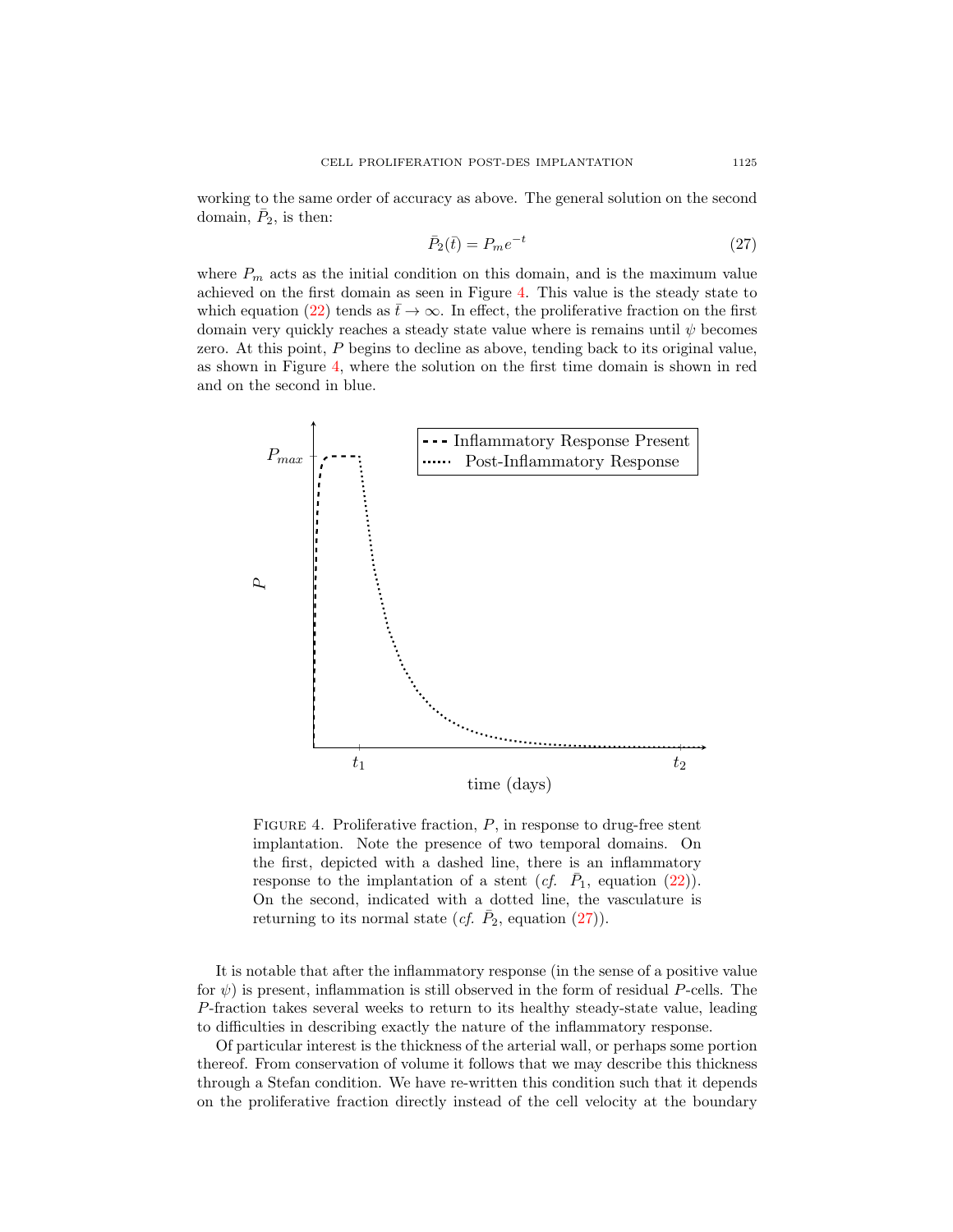(eq.  $14$ ). We may now write it in dimensionless form as:

<span id="page-9-0"></span>
$$
\frac{dL}{dt} = \zeta L(t)P(t) \tag{28}
$$

where the constant,  $\zeta$ , depends on the relevant time- and P-scales. Noting that we have dropped the use of overbars for rescaled  $P$  and  $t$ , and are using the convention of letting square braces denote a scale,  $\zeta$  is:

$$
\zeta = \frac{\gamma'[t][P]}{V} \tag{29}
$$

The general solution to equation  $(28)$  is:

$$
L(t) = L_i e^{\zeta \int_0^t P(\tau) d\tau}
$$
\n(30)

It is then a simple matter to show that the change in length with respect to time is defined as follows on the first time domain:

<span id="page-9-1"></span>
$$
L_1(t) = L_0 \exp\left(\zeta \frac{(1+\rho)t + e^{-(\rho+1)t} - 1}{1-\rho}\right)
$$
 (31)

where  $L_0$  is the initial thickness before implantation; and as follows on the second domain:

$$
L_2(t) = L_m \exp\left(\zeta(\ln(e^t(P_m + 1) - P_m) - t)\right)
$$
\n(32)

where  $L_m$  is the thickness at the end of the inflammatory phase. The above may be simplified to yield:

<span id="page-9-2"></span>
$$
L_2(t) = L_m(P_m(1 - e^{-t}) + 1)^{\zeta}
$$
\n(33)

Thus, we see that the presence of the  $\psi$  response causes the thickness of the vessel wall to increase without limit. Considering the second domain, however, it is clear that the subsequent decline in the proliferative fraction to its undisturbed value causes the thickness to tend towards some steady limit, i.e.:

$$
L_{inf} = L_m (P_m + 1)^\zeta \tag{34}
$$

As with the proliferative fraction, the two solutions are shown together in Figure [5.](#page-10-0) The reader will note the presence of an inflection point between the two domains as the thickening response changes nature in keeping with the inception of decline in the P-fraction.

We are ultimately concerned with fitting a descriptive model for the vascular response after the implantation of a stent which considers the effects of drug elution from the stent into the vasculature. The problem is now to determine the drug effectiveness constants  $\mu_P$  and  $\mu_Q$ . In practice, the determination of these constants is largely through a comparison with the analytical results above and requires that quality experimental data of both the bare-metal and drug eluting cases exists.

We begin by assuming that the rate constants which have been determined earlier still hold, i.e. that the effect of the drug is to suppress the un-medicated proliferative behaviour of the vasculature. Thus, we are able to compartmentalise our earlier work. We use the drug delivery model to describe the concentration of drug present in the intima, noting that we consider herein only the case with binding to the cells and restricted diffusion in the stent coating. The task of coupling the models then falls to including the effects of the drug as a function of concentration in the cell proliferation model.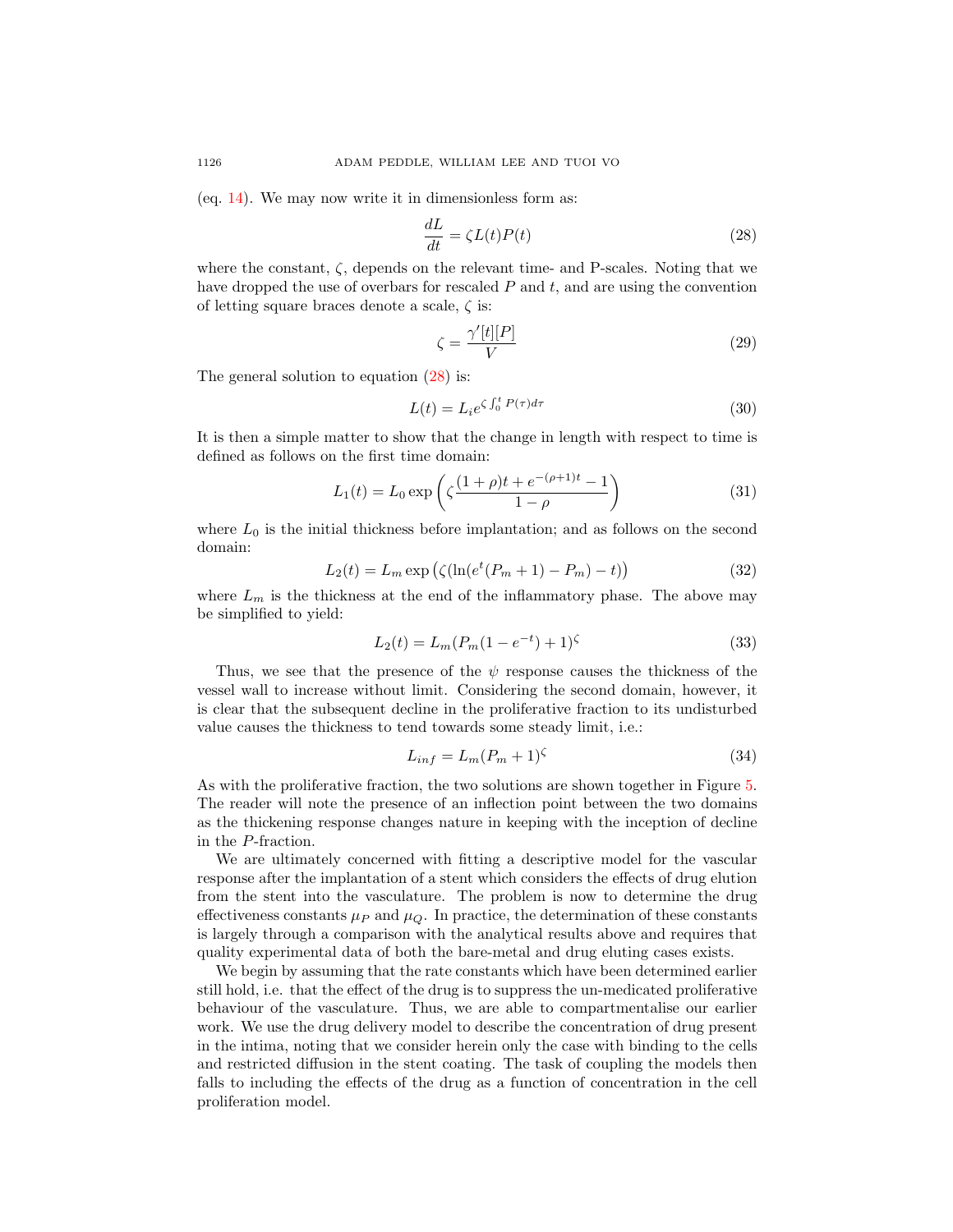

<span id="page-10-0"></span>FIGURE 5. The increase in the intimal thickness,  $L(t)$ , in response to drug-free stent implantation. As with Figure [4,](#page-8-0) note the presence of two temporal domains. On the first, the increase in thickness corresponding to the inflamed response given in equation [\(31\)](#page-9-1) is shown with a dashed line. The second corresponds to the return to steady state corresponding to equation [\(33\)](#page-9-2).

3.2. Consideration of drug effectivity. We now return to the drug effectivity constants,  $\mu_P$  and  $\mu_Q$ . The effects of the drug have been considered by some authors (e.g. [\[16\]](#page-18-6)) to be proportional to the concentration of the drug. See [\[20\]](#page-18-9) for a different perspective on this in which the efficacy of the drug is taken to depend on stair step regions of saturation. In order to enable analytical results, we shall assume a smooth mapping. For example, the effectiveness of the drug may be defined as:

$$
\mu = Ce^{-\frac{1-a_t}{\tau}}\tag{35}
$$

where C and  $\tau$  are constants of proportionality and  $a_t$  is the total drug concentration, scaled with the maximum possible concentration which depends on the amount of drug present in the stent and the elution rate such that  $0 \le a_t \le 1$ , shown in Figure [6,](#page-11-0) following [\[2\]](#page-17-12).

Of analytical difficulty is the fact that effectiveness of the drug is taken as a function of the total drug concentration in the intima. This concentration is, in turn, a function of both position and time. According to [\[21\]](#page-18-4), the mass transfer Fourier number is very large when considering the intima, and so we make the approximation that the concentration of drug is approximately independent of position, and thus somewhat reduce the complexity of the problem. We also note from numerical studies that the concentration of drug appears to vary slowly in time as well as position in the intima, due largely to the restricted diffusion out of the stent coating [\[21\]](#page-18-4). Thus, in order to make analytic progress, we shall assume that the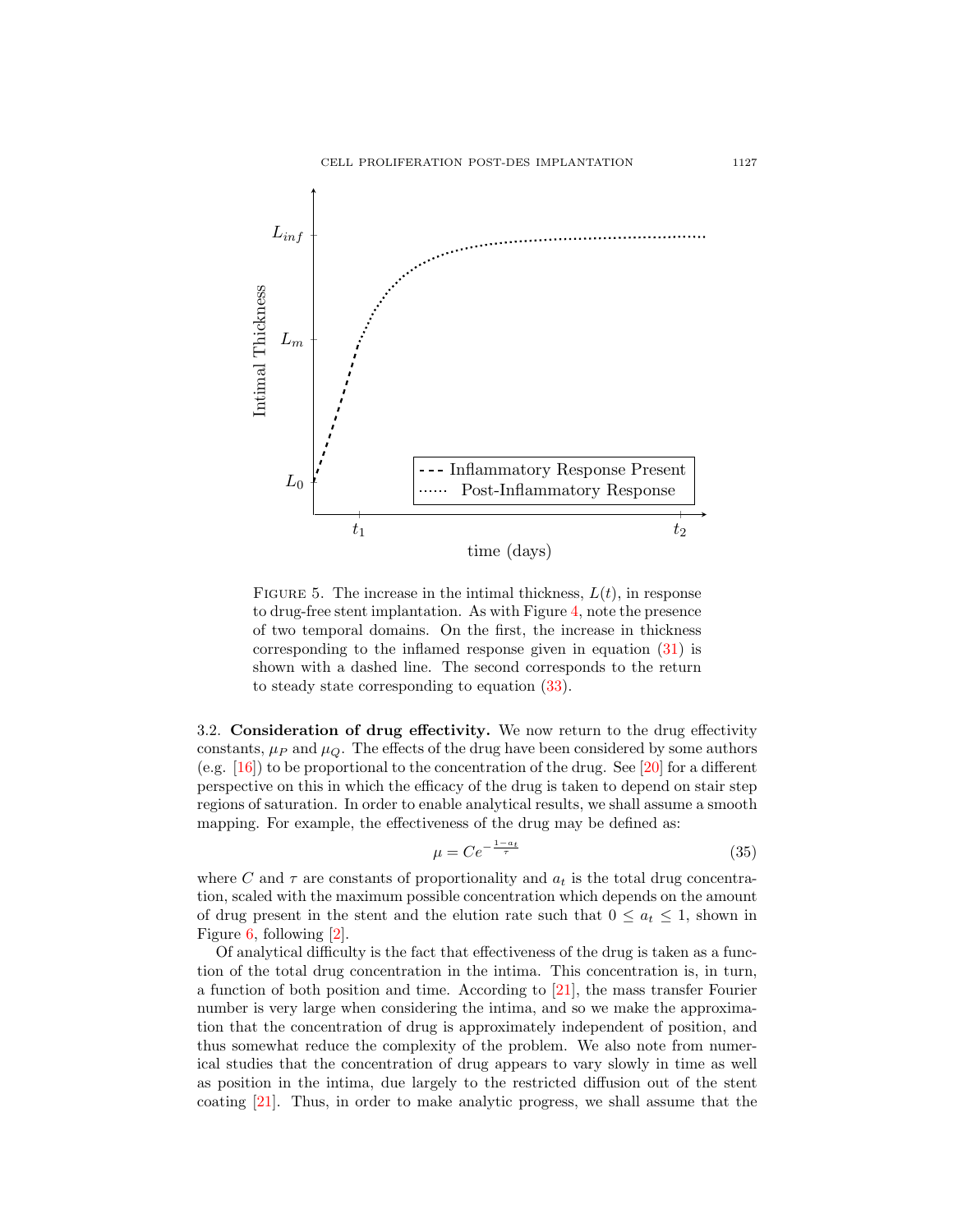

<span id="page-11-0"></span>Drug Concentration

FIGURE 6. Example of drug effectiveness,  $\mu$ .

concentration of drug in the intima may, for small timescales, be assumed to be constant.

Two of the main drugs with which drug eluting stents are loaded are *Pacli*taxel and Sirolimus (Rapamycin) with many of the others, such as Zotarolimus and Everolimus being analogues [\[10\]](#page-17-13). The effect of these drugs is to somehow inhibit the proliferation of cells in order to prevent restenosis, although it should be noted that at higher concentrations they may induce cell death, as in the case of Paclitaxel when used for cancer treatment [\[24\]](#page-18-10).

The mode of action of Paclitaxel is to polymerise the  $\alpha$ - and  $\beta$ -units of tubulin, this preventing cells in the  $G2$  phase from entering the  $M$  phase. Sirolimus is a macrocyclic antibiotic with potent immunosuppressive properties, which works by binding to specific cytosolic proteins and blocking cell proliferation. It is further a strong inhibitor of inflammation and is not toxic to cells in low doses.

3.3. A growth-inhibiting model. It then makes sense to consider some general anti-proliferative agent as acting exclusively on P-cells as a first approximation, following [\[16\]](#page-18-6). Thus, a model of drug action which acts on the cells in the proliferative phase only was considered. Drug action was considered to be a function of the total (i.e. free plus bound) drug concentration in the intima. Consider our general system for the cell proliferation with the inclusion of the drug effects,  $\mu_P$ :

<span id="page-11-1"></span>
$$
\frac{\partial P}{\partial t} + \frac{\partial}{\partial x}(uP) = (\gamma' - \alpha - \mu_P)P + \psi Q \tag{36}
$$

$$
\frac{\partial Q}{\partial t} + \frac{\partial}{\partial x}(uQ) = \alpha P - \psi Q \tag{37}
$$

Referring to equation [\(36\)](#page-11-1), it may be seen that the effect of the drug,  $\mu$ <sub>P</sub>, is to inhibit the net growth of the vasculature by reducing the effective value of  $\gamma'$ , thus reducing the growth rate of P-cells. Consider that we may group terms as per:

$$
\frac{\partial P}{\partial t} + \frac{\partial}{\partial x}(uP) = [(\gamma' - \mu_P) - \alpha]P + \psi Q \qquad (38)
$$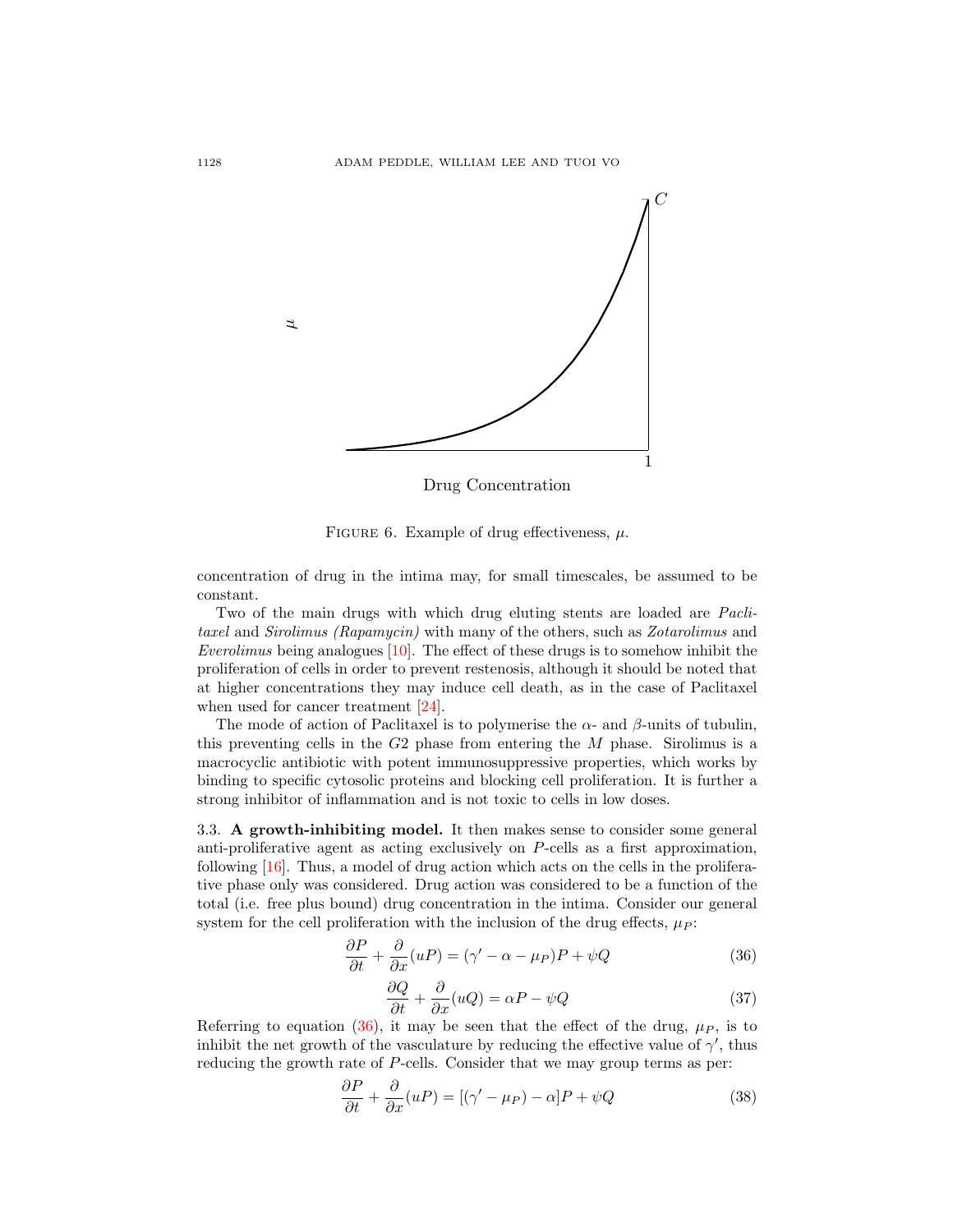This should hopefully make it clear that the effect of  $\mu$ <sub>P</sub> may change character somewhat depending on its magnitude. For  $\mu$ <sup> $\mu$ </sup>  $\lt$   $\gamma'$ , we see it has the effect of reducing the growth rate observed in the intima. However, when  $\mu_P > \gamma'$ , the growth rate of cells becomes negative. Effectively, the drug at this concentration appears to be killing cells off, rather than simply inhibiting their growth.

It has been suggested by [\[18\]](#page-18-1) that there exists some therapeutic range of delivered concentration for anti-proliferative agents in drug-eluting stents, below which the drugs are ineffective and above which they are toxic. The point at which the growth rate of the cells becomes negative may be understood to be the upper bound of the therapeutic range. We shall see that this point has some interesting mathematical ramifications for our model as well.

The intention is to describe which values are permissible or plausible for  $\mu<sub>P</sub>$  to take. Thus, we assume that  $\mu_P$  may be approximated as constant at discrete points in time and that we may then approximate the behaviour of the system in response to this. The analysis may be extended to the more general case where  $\mu<sub>P</sub>$  is not constant, nor is  $\psi$ .

We may write the change in the P-fraction with respect to time in a similar fashion to equation [\(11\)](#page-5-1), but we include the effects of the anti-proliferative drug here, yielding:

<span id="page-12-1"></span>
$$
\frac{\partial P}{\partial t} = -\left(\frac{\gamma' - \mu_P}{V}\right)P^2 + (\gamma' - \alpha - \psi - \mu_P)P + \psi V \tag{39}
$$



<span id="page-12-0"></span>FIGURE 7. Phase plot of proliferative cell fraction,  $\mu_k > 0$ .

The origin of the quadratic term is in equation  $(9)$ , which describes u in terms of  $P$  and permits us to eliminate  $u$  from the second term on the left-hand side. Importantly, we have that  $\frac{\partial u}{\partial x} \propto P$  and so a positive prefactor on the quadratic term (once it has been moved to the right-hand side) would imply a contraction of the cellular region. This is something we wish to avoid as in this model such a scenario has no stable, real solutions, as can be seen in the case of the bold curve shown in Figure [7.](#page-12-0)

We note that the right-hand side considered as a function of  $P$  forms a parabola which opens downwards. In order to agree with experimental results, we require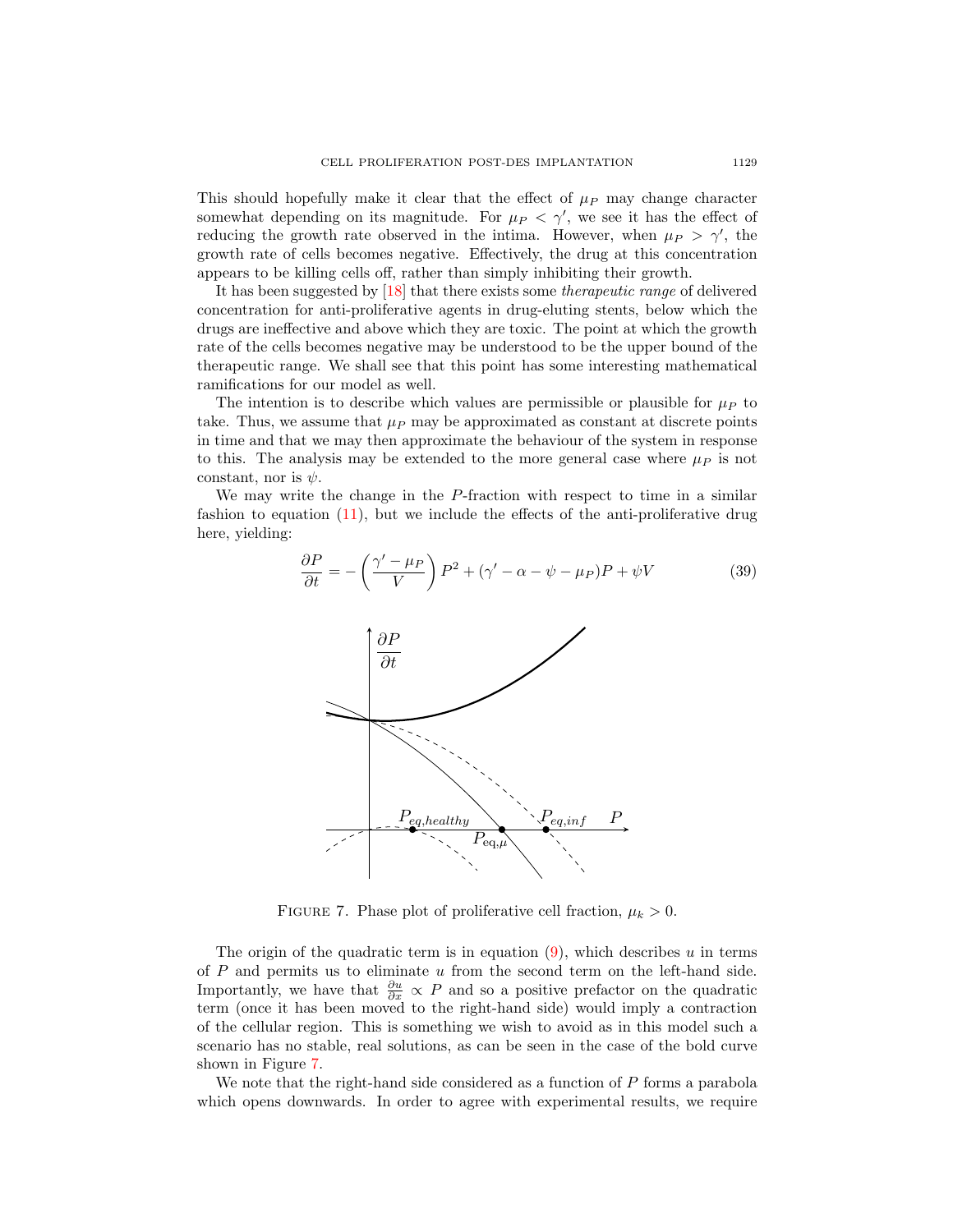that  $\frac{\partial P}{\partial t}$  remains positive (i.e. the proliferative fraction and thickness continue to increase) during the initial,  $\psi$ -positive phase.

We thus require that in order for physically valid solutions to exist:

<span id="page-13-2"></span>
$$
\mu_P \le \gamma' \tag{40}
$$

We now seek the value of the positive steady state, recalling that the drug-free model had been developed in order to yield a steady state in the first domain at  $P = 0.96V$ . From experiments [\[7\]](#page-17-10) we seek a steady state at  $P = 0.29V$ . Application of the quadratic formula to equation [\(39\)](#page-12-1) yields a positive root at:

<span id="page-13-0"></span>
$$
P_{+} = \frac{-(\psi + \mu_{P}) + \sqrt{(\psi + \mu_{P})^{2} + 4\psi \left(\frac{\gamma' - \mu_{P}}{V}\right)}}{2(\gamma' - \mu_{P})/V}
$$
(41)

We expect that  $\mu_P$  must be close in size to  $\gamma'$ , so we define:

$$
\gamma' - \mu_P = \epsilon \ll 1 \tag{42}
$$

We exploit the smallness of  $\epsilon$  and perform a binomial expansion of equation [\(41\)](#page-13-0), yielding:

$$
P_{+} = \frac{\psi}{\psi + \mu_{P}} + \mathcal{O}(\epsilon^{2})
$$
\n(43)

Using the estimation procedure outlined in Fig. [3](#page-6-0) applied to data from Ref. [\[7\]](#page-17-10) we can estimate  $\psi \approx 23\gamma'$  $\psi \approx 23\gamma'$  $\psi \approx 23\gamma'$ . In addition, as discussed in Section  $3 \mu_P \le \gamma'$ . Thus,

<span id="page-13-1"></span>
$$
P_{+} \ge \frac{23\gamma'}{(23+1)\gamma'} = \frac{23}{24}
$$
 (44)

Effectively, the drug may suppress the growth rate enough to keep  $P$  constant without inducing a significant increase in the intimal thickness. However, the existence of the critical value in equation [\(44\)](#page-13-1) justifies the physical requirement given in equation [\(40\)](#page-13-2), i.e. a growth-inhibiting drug cannot go beyond a certain point of effectivity without leading to a decline in the wall thickness.

3.4. A transition-blocking model. We now turn our attention to an alternate model of drug action, wherein the drug is taken to be effective against Q-cells, namely in preventing their transition to the proliferative phase. This is of mathematical interest as we have not found any result which would prohibit large-scale inhibition of the rate constant,  $\psi$ .

A physical justification for this model may be presented as well. Recall that the individual phases of the overall proliferative phase were not considered in detail. Rather, the entire phase was considered together. However, the effect of some drugs is to block the transition into the mitotic portion of the proliferative cycle, wherein cell division occurs. Blocking the  $Q \to P$  transition is effectively the same, from the perspective of this model, as blocking the  $G1 \rightarrow M$  transition.

Consider the modified system of equations where we consider the drug to act against Q-cells through transition blocking rather than against P-cells through growth inhibition, hence the consideration of  $\mu_Q$  instead of  $\mu_P$ :

$$
\frac{\partial P}{\partial x} + \frac{\partial}{\partial t}(uP) = (\gamma' - \alpha)P + (\psi - \mu_Q)Q \tag{45}
$$

$$
\frac{\partial Q}{\partial x} + \frac{\partial}{\partial t}(uQ) = \alpha P - (\psi - \mu_Q)Q\tag{46}
$$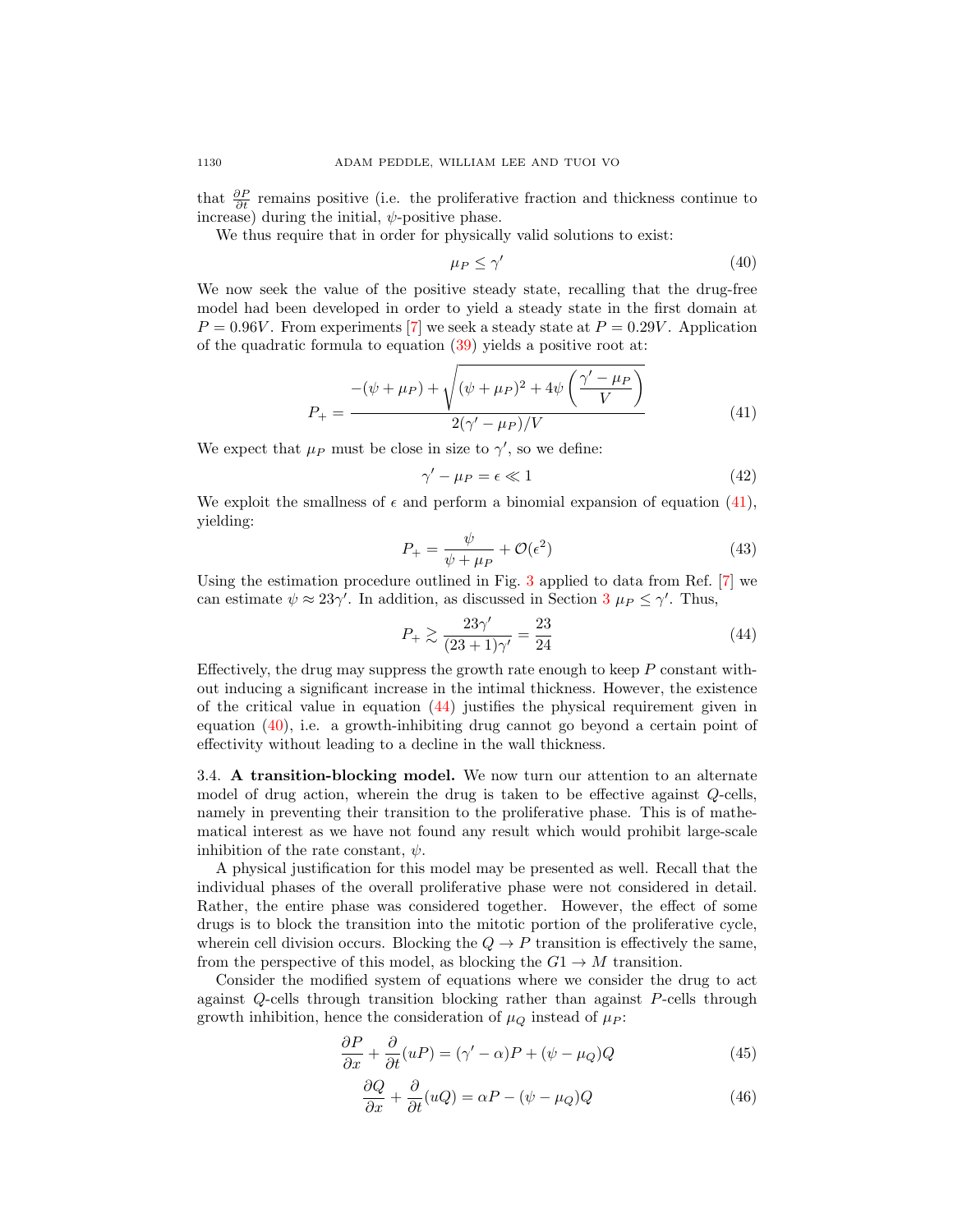where  $\mu_Q$  is defined in the same fashion as  $\mu_P$ , i.e.:

<span id="page-14-0"></span>
$$
\mu_Q = \psi_0 e^{-\frac{1 - a_t}{\tau_Q}} \tag{47}
$$

where  $\tau_Q$  is a constant and  $\psi_0$  is the activated value of  $\psi$  such that  $0 < \mu_Q < \psi$ . This is a necessary condition, as values greater than  $\psi$  no longer represent blocking of the  $Q \to P$  transition, but rather lead to a boundless proliferation of  $Q$ -cells.

Considering equation [\(47\)](#page-14-0), we may redefine  $\psi$  as follows, such that it considers the effect of the drug:

<span id="page-14-1"></span>
$$
\psi' = \psi e^{-\frac{a_t}{\tau_Q}} \tag{48}
$$

Equation [\(48\)](#page-14-1) clearly takes a value of  $\psi_0$  during the inflammatory phase if no drug is present, and of 0 after the inflammatory phase, as seen in Figure [8.](#page-14-2)



Drug Concentration

<span id="page-14-2"></span>FIGURE 8. Example of modified  $\psi$  value, considering drug effects.

Thus, we may write the change in the proliferative fraction, following equation  $(11)$  as:

$$
\frac{\partial P}{\partial t} = -\frac{\gamma'}{V}P^2 + (\gamma' - \alpha - \psi')P + \psi'V \tag{49}
$$

In this case, we may easily compute the positive steady state value of  $P$  to be:

$$
P_{+} = \frac{-\psi' + \sqrt{\psi'^2 + 4\psi'\left(\frac{\gamma'}{V}\right)}}{2\gamma'/V}
$$
\n
$$
(50)
$$

We note that all rate constants remain non-negative at all times, and thus solutions which yield a non-negative steady state exist for all allowable values of  $\psi'$ . Thus, it is reasonable to use a  $\mu_Q$ -model to induce the requisite P-fraction at some given time. Again, this result agrees with what one would expect as the presence of the blocking drug does not kill off cells with an associated possibility of negative  $\frac{dL}{dt}$ , but rather slows the  $Q \to P$  transition leading to – at its most severe – no change in the intimal thickness.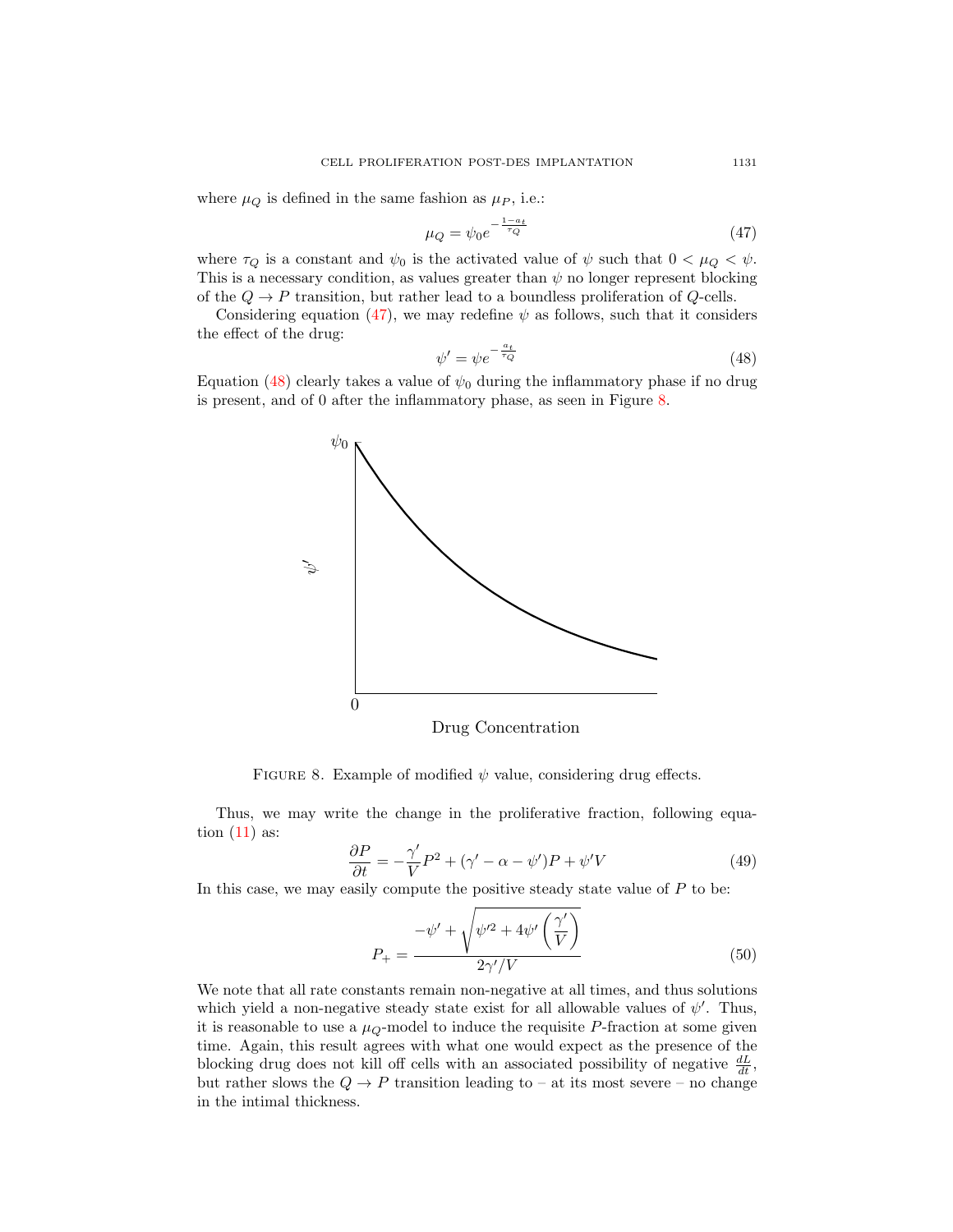We have shown here a method by which the rates both  $\gamma'$  and  $\alpha$ , i.e. the effective growth rate and the  $P \to Q$  transition rate, may be determined from experiments involving bare metal stents. We have further outlined a method by which the effective  $Q \rightarrow P$  transition rate,  $\psi'$ , as well as the effectivities of the drug on both the quiescent and proliferative phases may be determined, albeit under fairly strong assumptions about their behaviour. In order for this method to be put into practice, it is required that experimental data be developed which yields a detailed and reliable view of both the proliferative fraction and the thickness at various times throughout the course of treatment, both with and without the presence of some anti-proliferative agent.

4. Discussion. The cell proliferation model was based on a consideration of three phases: quiescent and proliferative cells and extracellular fluid. Constant porosity was assumed, eliminating the need for detailed consideration of the extracellular fluid. It was also assumed that the four sub-phases of the proliferative phase could reasonably be combined. The drug was taken to act independently on the proliferative and quiescent phases and to be a function of the concentration at any point in the intima. Another important assumption was that the various rates associated with the cell proliferation combined linearly, i.e. the effects of the drug could be added directly to the underlying rates of  $Q \to P$  transition, cell mitosis, etc.

We have shown that it is possible to obtain results with this model which appear to correspond to the experimental results over the initial inflammatory response period. There does not exist, however, sufficient experimental data to fix the parameters and perform a dimensional simulation of the response. A method to estimate the various rate constants from easily-obtained experimental data is presented herein in the hopes that it motivates further experimental research and drives development of this field of research.

With regards to the experimental results, the proliferative fraction and thickness at a reasonable temporal resolution should be considered the bare minimum experimental requirement for the determination of the parameters of this model. Should it be possible to determine any of the rate constants in equations  $(1 - 2)$  $(1 - 2)$  $(1 - 2)$  experimentally, this would certainly be the preferred option. Of particular importance is the determination of the  $Q \to P$  transition rate,  $\psi$ , and the effectivities of the anti-proliferative and anti-inflammatory agents  $\mu_P$  and  $\mu_Q$ .

Also notably lacking from experimental results is the response in the period immediately following implantation. A simple stepped function was assumed for this response,  $\psi'$ , in the interest of making analytical progress, but it is reasonably unlikely that this assumption is accurate in practice. It is suspected, rather, that it takes the form of some decaying function of time. The method outlined above, while suitable to determine the other constants is insufficient to determine the behaviour of this rate. Progress may likely be made on the determination of  $\psi'$  by solving the inverse problem, but this will again require a reasonable amount of experimental data, in particular for several points in time.

With improved experimental data, it is hoped that significant progress may be made on this topic. It is already apparent that this model wields significant predictive power. The ultimate outcome of this area of research should be in greatly improved predictive capabilities with respect to the biophysical and biochemical responses of the body to a drug-eluting stent. Such information would, it is hoped, lead to an ability to develop designer stents or, at the very least, improve currents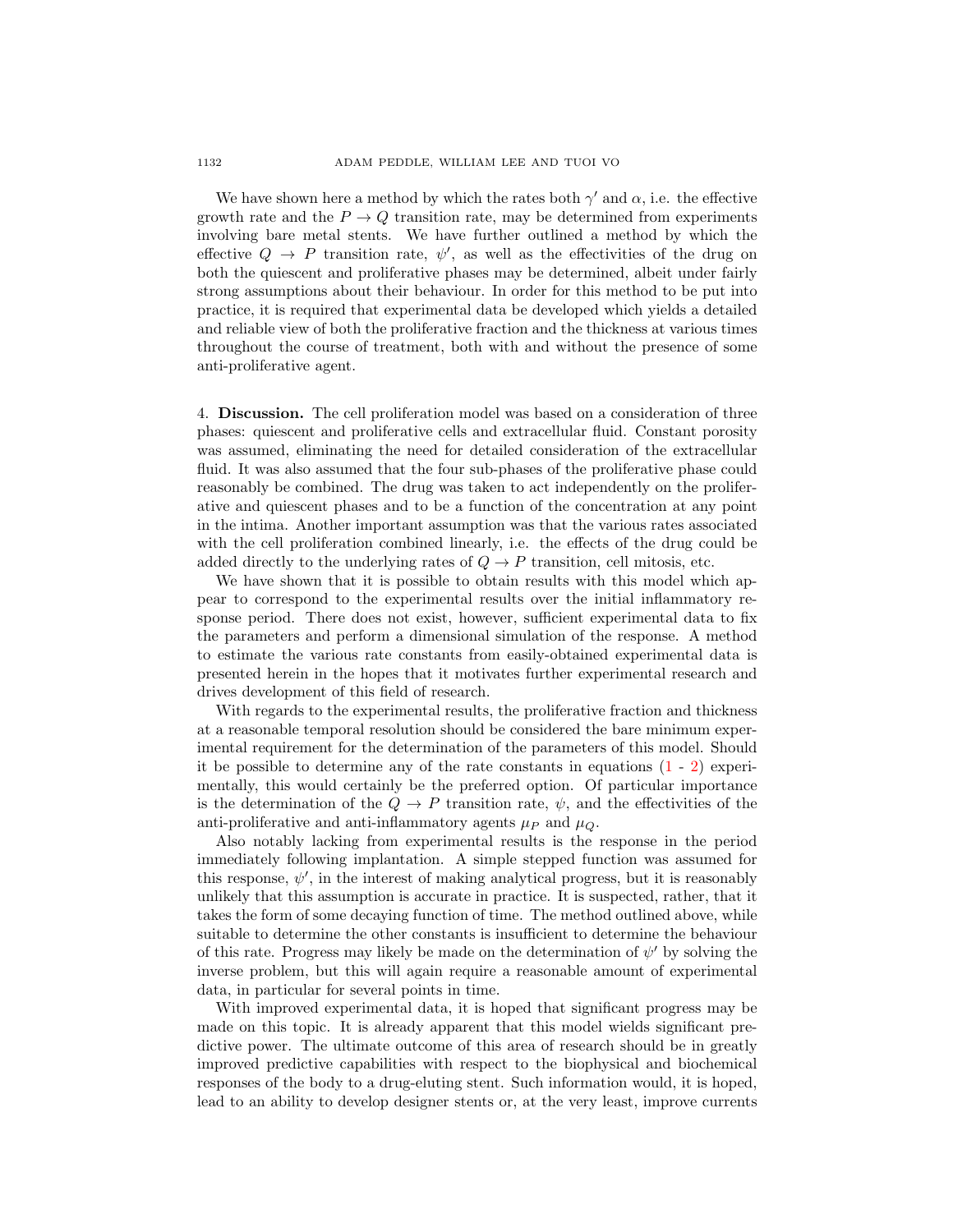designs with an eye towards reducing the rates of restenosis which are currently observed.

5. Conclusion. Drug eluting stents have been very successful in preventing restenosis following treatment of atherosclerosis by percutaneous balloon angioplasty. However there is scope for improvement, and a holy grail of the research community has been to use modelling to optimise the design of these stents to maximise their effectiveness. To use modelling to predict whether a new design of stent will prevent restenosis it is essential that the model can describe the processes leading to restenosis. Research in this area has focussed on the mechanical and chemical aspects of the problem: calculating fluid mechanical stresses on the artery, and modelling the transport of drugs through the artery wall. To complete the picture a model of the biology of restenosis is also required. We have shown that mathematical models of cancer biology can be adapted to describe the cellular processes of restenosis. Future work should focus on collecting experimental data which can be used to refine the model, and incorporating mechanical effects into the model.

Acknowledgments. We gratefully acknowledge the support of the Mathematics Applications Consortium for Science and Industry (<http://www.macsi.ul.ie>) funded by the Science Foundation Ireland (SFI) Investigator Award 12/IA/1683. Dr Vo also thanks the New Foundations Award 2013 and 2014 from Irish Research Council.

## Appendix A: Tables of equations.

Table 1. The equations of state for the various models considered herein

| Full System               | $\frac{\partial P}{\partial t} + \frac{\partial}{\partial x}(uP) = (\gamma - \alpha - \lambda_P - \mu_P)P + (\beta + \eta - \mu_Q)Q$<br>$\frac{\partial Q}{\partial t} + \frac{\partial}{\partial x}(uQ) = (\alpha)P - (\beta + \eta + \lambda_Q - \mu_Q)Q$ |
|---------------------------|-------------------------------------------------------------------------------------------------------------------------------------------------------------------------------------------------------------------------------------------------------------|
| Reduced System            | $\frac{\partial P}{\partial t} + \frac{\partial}{\partial x}(uP) = (\gamma' - \alpha - \mu_P)P + (\psi - \mu_Q)Q$<br>$\frac{\partial Q}{\partial t} + \frac{\partial}{\partial x}(uQ) = \alpha P - (\psi + \lambda_Q - \mu_Q)Q$                             |
| Growth-Inhibiting Model   | $\frac{\partial P}{\partial t} + \frac{\partial}{\partial x}(uP) = (\gamma' - \alpha - \mu_P)P + \psi Q$<br>$\frac{\partial Q}{\partial t} + \frac{\partial}{\partial x}(uQ) = \alpha P - \psi Q$                                                           |
| Transition-Blocking Model | $\frac{\partial P}{\partial x} + \frac{\partial}{\partial t}(uP) = (\gamma' - \alpha)P + (\psi - \mu_Q)Q$<br>$\frac{\partial Q}{\partial x} + \frac{\partial}{\partial t}(uQ) = \alpha P - (\psi - \mu_Q)Q$                                                 |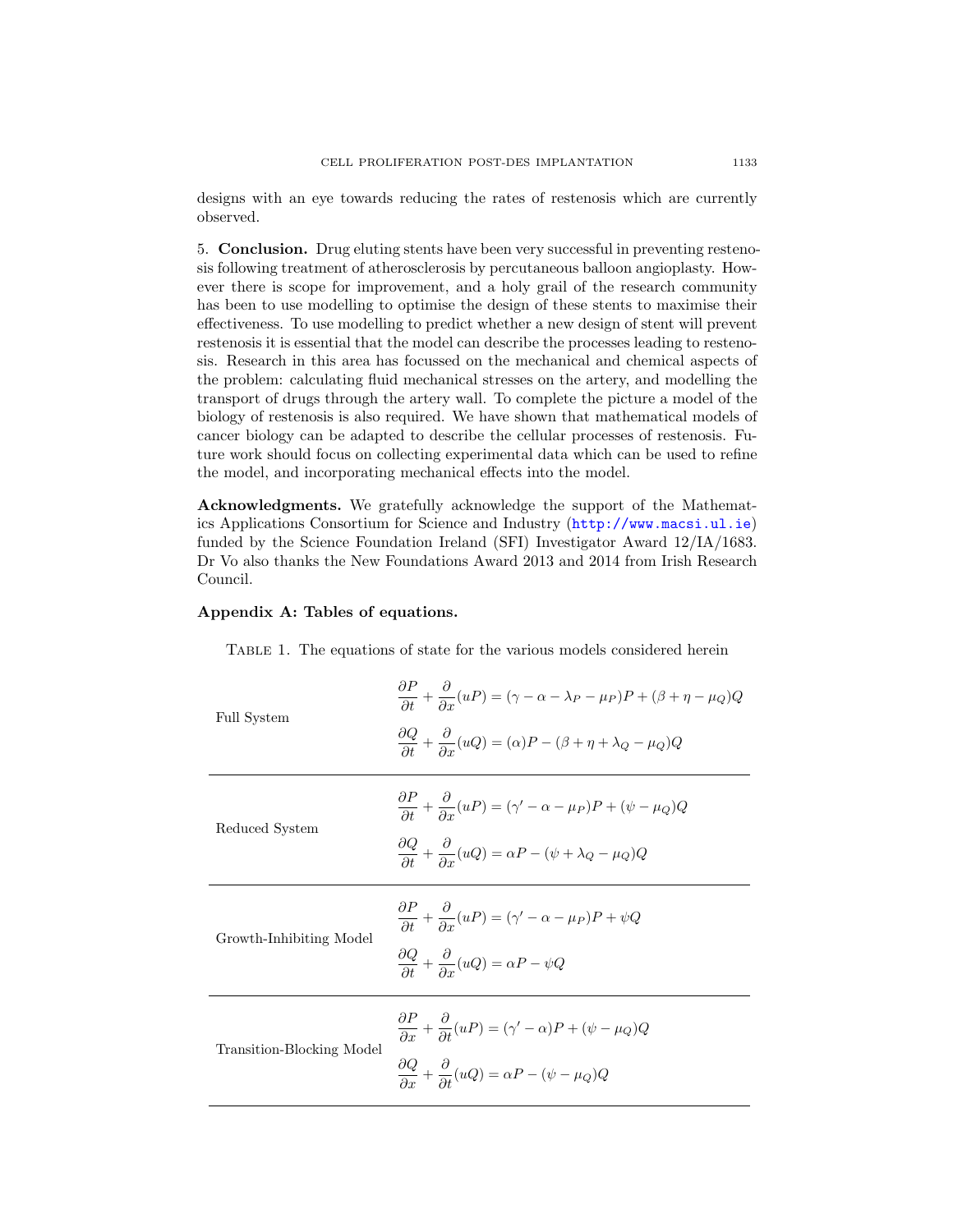Table 2. The equations describing the thickness of the intimal layer over the course of inflammation and return to normal.

$$
Inflammatory Phase \t L_1(t) = L_0 \exp\left(\zeta \frac{(1+\rho)t + e^{-(\rho+1)t} - 1}{1-\rho}\right)
$$

Post-inflammatory Phase  $L_2(t) = L_m(P_m(1 - e^{-t}) + 1)$ <sup> $\zeta$ </sup>

## **REFERENCES**

- <span id="page-17-0"></span>[1] World Health Organisation, Global Status Report on Noncommunicable Diseases 2010, Report of the World Health Organisation, 2011. Available from: [http://www.who.int/nmh/](http://www.who.int/nmh/publications/ncd_report_full_en.pdf) [publications/ncd\\_report\\_full\\_en.pdf](http://www.who.int/nmh/publications/ncd_report_full_en.pdf).
- <span id="page-17-12"></span>[\[2\]](http://www.ams.org/mathscinet-getitem?mr=MR2477131&return=pdf) A. Bertuzzi, A. Fasano, A. Gandolfi and C. Sinisgalli, Tumour cords and their response to anticancer agents, in Modelling and Simulation in Science, Engineering, and Technology (ed. N. Bellomo), Birkhauser, (2008), 183–206.
- <span id="page-17-7"></span>[3] F. Bozsak, J. M. Chomaz and A. I. Barakat, [Modeling the transport of drugs eluted from](http://dx.doi.org/10.1007/s10237-013-0546-4) [stents: Physical phenomena driving drug distribution in the arterial wall,](http://dx.doi.org/10.1007/s10237-013-0546-4) Biomechanics and Modeling in Mechanobiology, 13 (2014), 327–347.
- <span id="page-17-8"></span>[4] F. Bozsak, D. Gonzalez-Rodriguez, Z. Sternberger, P. Belitz, T. Bewley, J. M. Chomaz and A. I. Barakat, [Optimization of drug delivery by drug-eluting stents,](http://dx.doi.org/10.1371/journal.pone.0130182) PLoS One, 10 (2015), e0130182.
- <span id="page-17-9"></span>[5] A. Caiazzo, D. Evans, J.-L. Falcone, J. Hegewald, E. Lorenz, B. Stahl, D. Wang, J. Bernsdorf, B. Chopard, J. Gunn, R. Hose, M. Krafczyk, P. Lawford, R. Smallwood, D. Walker and A. Hoekstra, [A Complex Automata approach for in-stent restenosis: Two-dimensional multiscale](http://dx.doi.org/10.1016/j.jocs.2010.09.002) [modelling and simulations,](http://dx.doi.org/10.1016/j.jocs.2010.09.002) Journal of Computational Science, 2 (2011), 9-17.
- <span id="page-17-2"></span>[6] Y. S. Chatzizisis, A. U. Coskun, M. Jonas, E. R. Edelman, C. L. Feldman and P. H. Stone, [Role of endothelial shear stress in the natural history of coronary atherosclerosis and vascular](http://dx.doi.org/10.1016/j.jacc.2007.02.059) [remodeling: molecular, cellular, and vascular behavior,](http://dx.doi.org/10.1016/j.jacc.2007.02.059) Journal of the American College of Cardiology, 49 (2007), 2379–2393.
- <span id="page-17-10"></span>[7] D. E. Drachman, E. R. Edelman, P. Seifert, A. R. Groothuis, D. A. Bornstein, K. R. Kamath, M. Palasis, D. Yang, S. H. Nott and C. Rogers, [Neointimal thickening after stent delivery](http://dx.doi.org/10.1016/S0735-1097(00)01020-2) [of paclitaxel: Change in composition and arrest of growth over six months,](http://dx.doi.org/10.1016/S0735-1097(00)01020-2) Journal of the American College of Cardiology, 36 (2000), 2325–2332.
- <span id="page-17-5"></span>[\[8\]](http://www.ams.org/mathscinet-getitem?mr=MR3261543&return=pdf) J. A. Ferreira, J. Naghipoor and P. de Oliveira, [Analytical and numerical study of a coupled](http://dx.doi.org/10.1016/j.cam.2014.04.021) [cardiovascular drug delivery model,](http://dx.doi.org/10.1016/j.cam.2014.04.021) Journal of Computational and Applied Mathematics, 275 (2015), 433–446.
- <span id="page-17-3"></span>[9] F. J. H. Gijsen, F. Migliavacca, S. Schievano, L. Socci, L. Petrini, A. Thury, J. J. Wentzel, A. F. W. van der Steen, P. W. S. Serruys and G. Dubini, [Simulation of stent deployment in](http://dx.doi.org/10.1186/1475-925X-7-23) [a realistic human coronary artery,](http://dx.doi.org/10.1186/1475-925X-7-23) BioMedical Engineering OnLine, 7 (2008), 1–23.
- <span id="page-17-13"></span>[10] W. Khan, S. Farah, A. Nyska and A. J. Domb, [Carrier free rapamycin loaded drug eluting](http://dx.doi.org/10.1016/j.jconrel.2013.02.012) [stent: In vitro and in vivo evaluation,](http://dx.doi.org/10.1016/j.jconrel.2013.02.012) Journal of Controlled Release, 168 (2013), 70–76.
- <span id="page-17-11"></span>[11] W. Khan, S. Farah and A. J. Domb, [Drug eluting stents: developments and current status,](http://dx.doi.org/10.1016/j.jconrel.2012.02.010) Journal of Controlled Release, 161 (2012), 703–712.
- <span id="page-17-4"></span>[12] B. M. Mazzag, J. S. Tamaresis and A. I. Barakat, [A model for shear stress sensing and](http://dx.doi.org/10.1016/S0006-3495(03)75134-0) [transduction in vascular endothelial cells,](http://dx.doi.org/10.1016/S0006-3495(03)75134-0) Biophysical Journal, 84 (2003), 4087–4101.
- <span id="page-17-1"></span>[\[13\]](http://www.ams.org/mathscinet-getitem?mr=MR3127001&return=pdf) S. McGinty, S. McKee, R. Wadsworth and C. McCormick, [Modeling arterial wall drug con](http://dx.doi.org/10.1137/12089065X)[centrations following the insertion of a drug-eluting stent,](http://dx.doi.org/10.1137/12089065X) SIAM Journal on Applied Mathematics, 73 (2013), 2004–2028.
- <span id="page-17-6"></span>[14] S. McGinty, T. T. N. Vo, M. Meere, S. McKee and C. McCormick, [Some design considera](http://dx.doi.org/10.1016/j.actbio.2015.02.006)[tions for polymer-free drug-eluting stents: A mathematical approach,](http://dx.doi.org/10.1016/j.actbio.2015.02.006) Acta Biomaterialia, 18 (2015), 213–225.